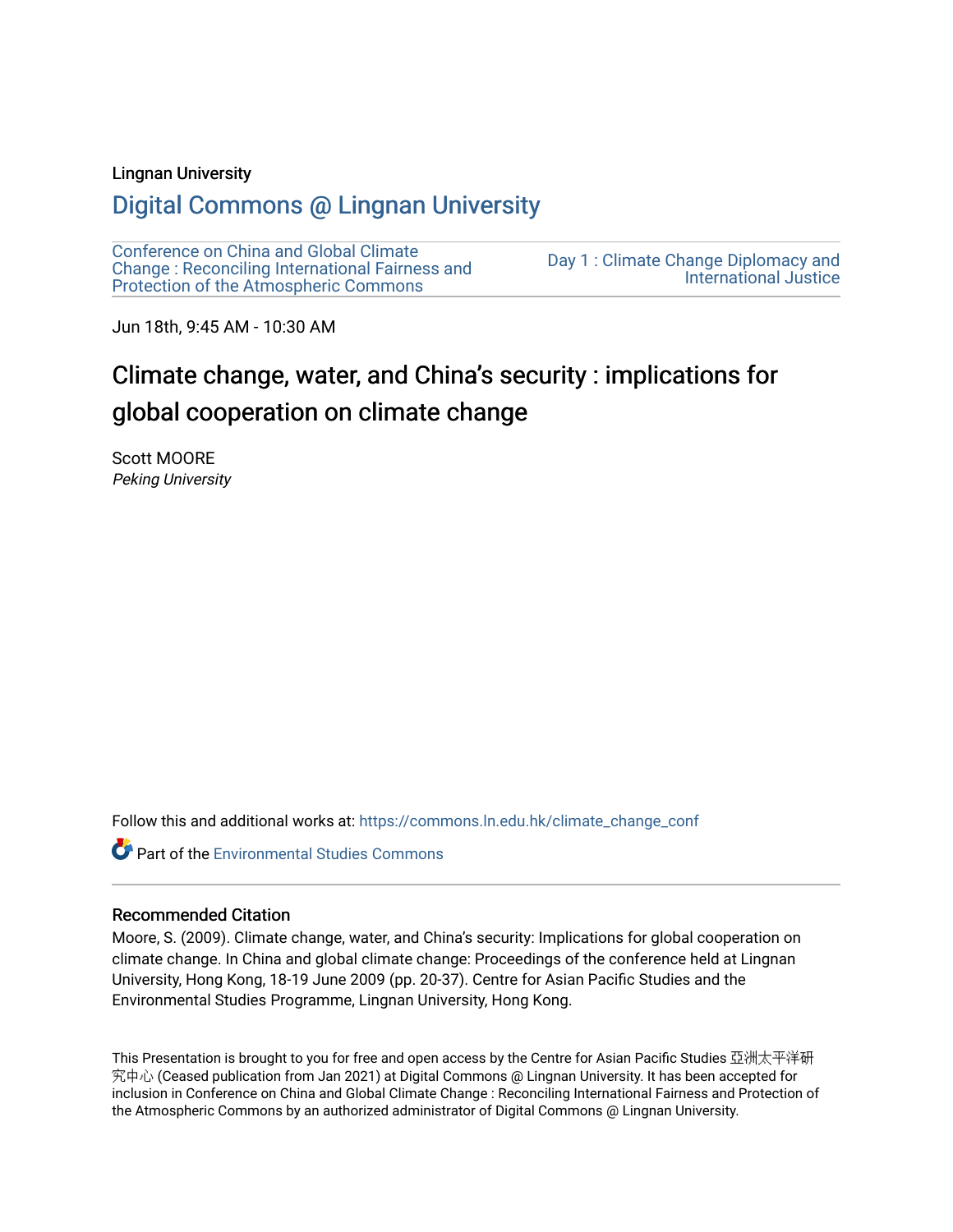# **Climate Change, Water, and China's Security: Implications for Global Cooperation on Climate Change**  Scott Moore<sup>1</sup>

#### **Abstract**

1

This paper links the issues of climate change, water, and China's security, arguing that the water-related impacts of climate change post significant strategic challenges for China and Asia, with consequent implications for China's participation and engagement in global climate change cooperation efforts. Specifically, water-related climate impacts will strain the capacity of many key public institutions, and imperil the government's strategic development objectives. Recognizing these imperatives points the way toward a strategic dialogue with China on climate change. This paper first discusses scientific assessments of predicted hydrological changes in China and neighboring countries under climate change, progressing to a security analysis of the challenges these changes pose, and finally discusses how Chinese policymakers and commentators view climate change and water as geopolitical issues. This paper concludes by examining implications for global climate cooperation.

# **Introduction: Linking Climate Change, Water, and China's Security**

As the world approaches the international climate negotiations at Copenhagen in December 2009, the two imperatives of promoting economic development and protecting the global atmospheric commons seem increasingly to stand at odds. Even as scientific assessments of the impacts of climate change grow more urgent, large developing nations like China and India continue to prioritize their own economic goals. Given the difficulties in resolving this impasse, it is helpful to think broadly about all dimensions of the climate change problem, social, political, economic and ecological.

This paper seeks a role in this debate by examining the strategic-security implications for China of a changing climate, with specific reference to water issues. It does so chiefly with an eye towards evaluating the contribution that such a perspective can make to shaping China's participation in global cooperation on climate change. Most commentators agree that China will play a crucial role in finalizing a post-2012 climate agreement; from this perspective, there is clear value to seeking a security imperative in its approach to international cooperation on climate change. As international relations scholar Katherine Morton has pointed out, the value in "securitizing" the climate issue is that "In situations where there is a growing international consensus that a problem exists, but limited consensus on the most effective and fair method of dealing with it, a preventive security approach encourages action on the basis of a pragmatic calculation that prevention is better than cure" (Morton, 2008, p. 54).<sup>2</sup>

The argument presented here is that water-related impacts of climate change imperil many of China's strategic development objectives, presenting an opportunity for foreign countries to engage the country in a strategic dialogue on climate cooperation. This paper first presents a scientific assessment of water-related climate change impacts, both in China and its neighboring countries. Next, it discusses strategic and security implications for China's foreign relations, domestic issues like food security, and also internal stability. The final section of the paper discusses discourse on climate change, water, and security topics within China, pursuing an understanding of how such discourse could help frame the

<sup>&</sup>lt;sup>1</sup> Fulbright Fellow, Peking University (scott.michel.moore@gmail.com)

<sup>&</sup>lt;sup>2</sup> Morton also appropriately notes the objections of some who argue that securitizing environmental issues distracts from ecological, moral, and other imperatives to protect the environment. This paper does not specifically consider such objections here, instead choosing to qualify its conclusions and recommendations with these objections in mind.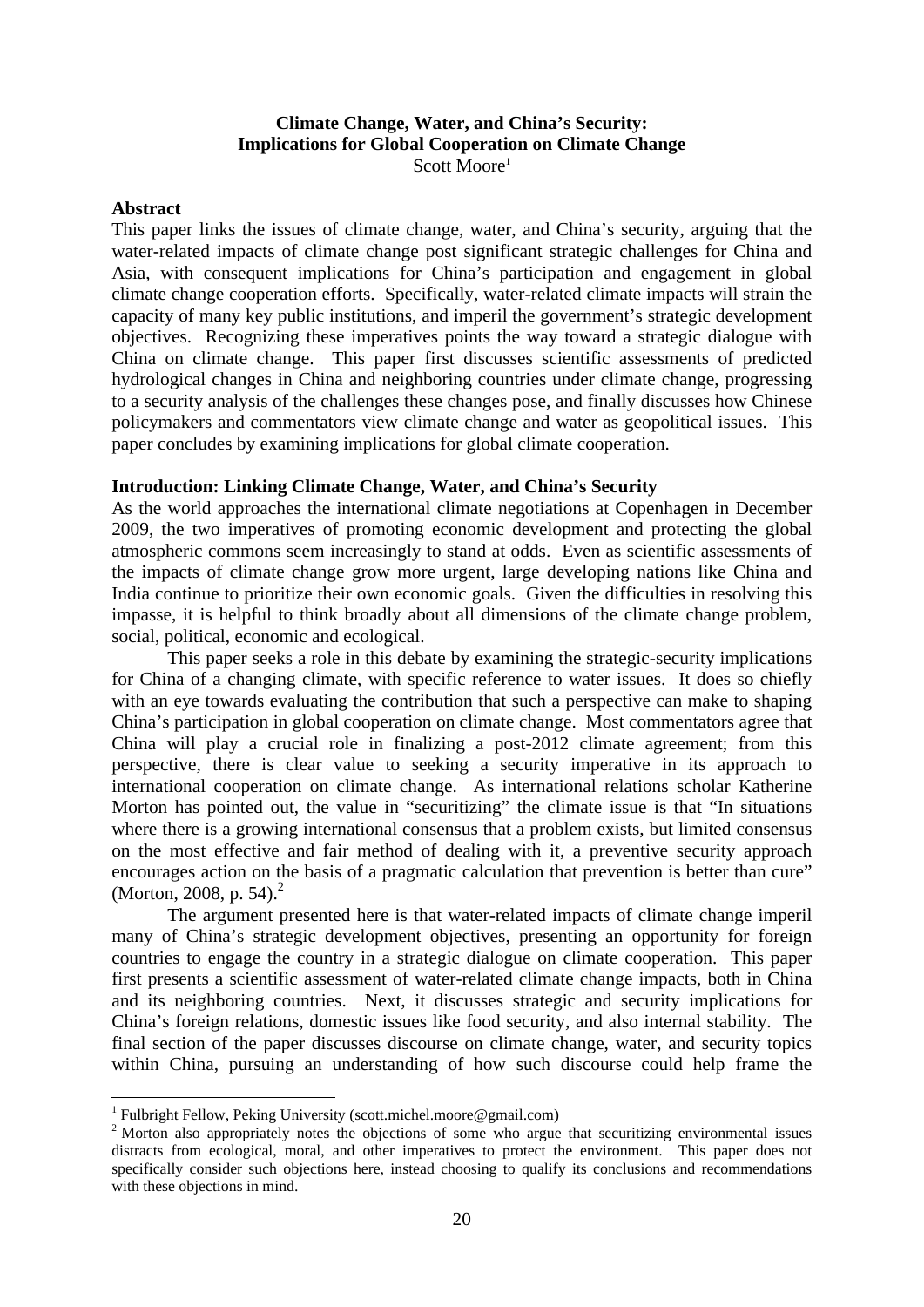country's participation in an international, strategic dialogue on climate change issues. This multifaceted approach, spanning the physical and social sciences, frames the Conclusions section, which identifies cross-cutting issues related to water, climate change, and China's security and also discusses implications for global climate cooperation.

This integration of climate change, water, and Chinese security issues is timely for several reasons. First, many of the most severe likely impacts of climate change in China and Asia generally are water-related, such as a predicted long-term decline in water runoff from the Himalayan region (Intergovernmental Panel on Climate Change, 1997, p. 15). Second, there is growing recognition of the linkages between water availability, conflict, and security issues in Asia. As a recent Asia Society report notes, "more than one billion people in Asia alone are projected to experience negative impacts on water resources as a result of climate change…Over time, these effects will have a profound impact on security throughout the region" (Asia Society, 2009, p. 7). Finally, climate change is becoming an important issue in China's relations with the rest of the world, as indicated by the recent visit of US Secretary of State Hillary Clinton to Beijing (Landler, 2009). Despite this confluence of factors, few commentators have focused specifically on the implications for China's security of waterrelated climate impacts. It is thus high time to do so.

Before delving into this discussion, the linkages between climate change, water, and security require further articulation. Recent decades have witnessed the gradual broadening of the concept of security from its traditional political and military foundations. In an influential 1989 article, former US government official Jessica Mathews called for a redefinition of national security to "include resource, environmental and demographic issues" (Mathews, 1989, p. 162). Subsequent research and scholarship has given prominence to the field of environmental security, which in one articulation "is central to national security, comprising the dynamics and interconnections among the natural resource base, the social fabric of the state, and the economic engine for local and regional stability" (Institute for Environmental Security, 2004).

Several strands of environmental security and related discourse are of relevance to this paper. First is a growing body of scholarship that has identified clear, though contextspecific linkages between resources scarcity, environmental change, and conflict, particularly at the sub-national level (Homer-Dixon, Environmental Scarcities and Violent Conflict: Evidence from cases, 1994). As a recent United Nations report concluded, "Environmental factors are rarely if ever the sole cause of conflict, but exploitation of resources is present in each stage of the conflict cycle" (United Nations Environment Program, 2009, p. 5). Second is the increasing focus of many institutions with a traditional security focus on climate change and instability. In 2007 the United Nations Security Council held its first-ever debate on climate change, and a major US Centre for Naval Analyses report found that "Climate change acts as a threat multiplier for instability in some of the most volatile regions of the world" (Center for Naval Analyses, 2007, p. 6).

In addition, the concept of human security is relevant to discussions of some of the water-related impacts China is likely to face as a result of climate change. According to one widely accepted definition, "The objective of human security is to safeguard the vital core of all human lives from critical pervasive threats, in a way that is consistent with long-term human fulfilment" (Alkire, 2002). Human security thus entails issues, such as an equitable distribution of resources, that do not fall within more traditional or restrictive conceptions of security (Morton, 2008, p. 54). Here, however, the value of a human security perspective is that it facilitates the analysis of water-related climate impacts within the context of China's pervasive regional, ethnic, and economic disparities.

Applying these broadened conceptions of security to water-related climate impacts focuses this paper on the social and political consequences of shifting water resource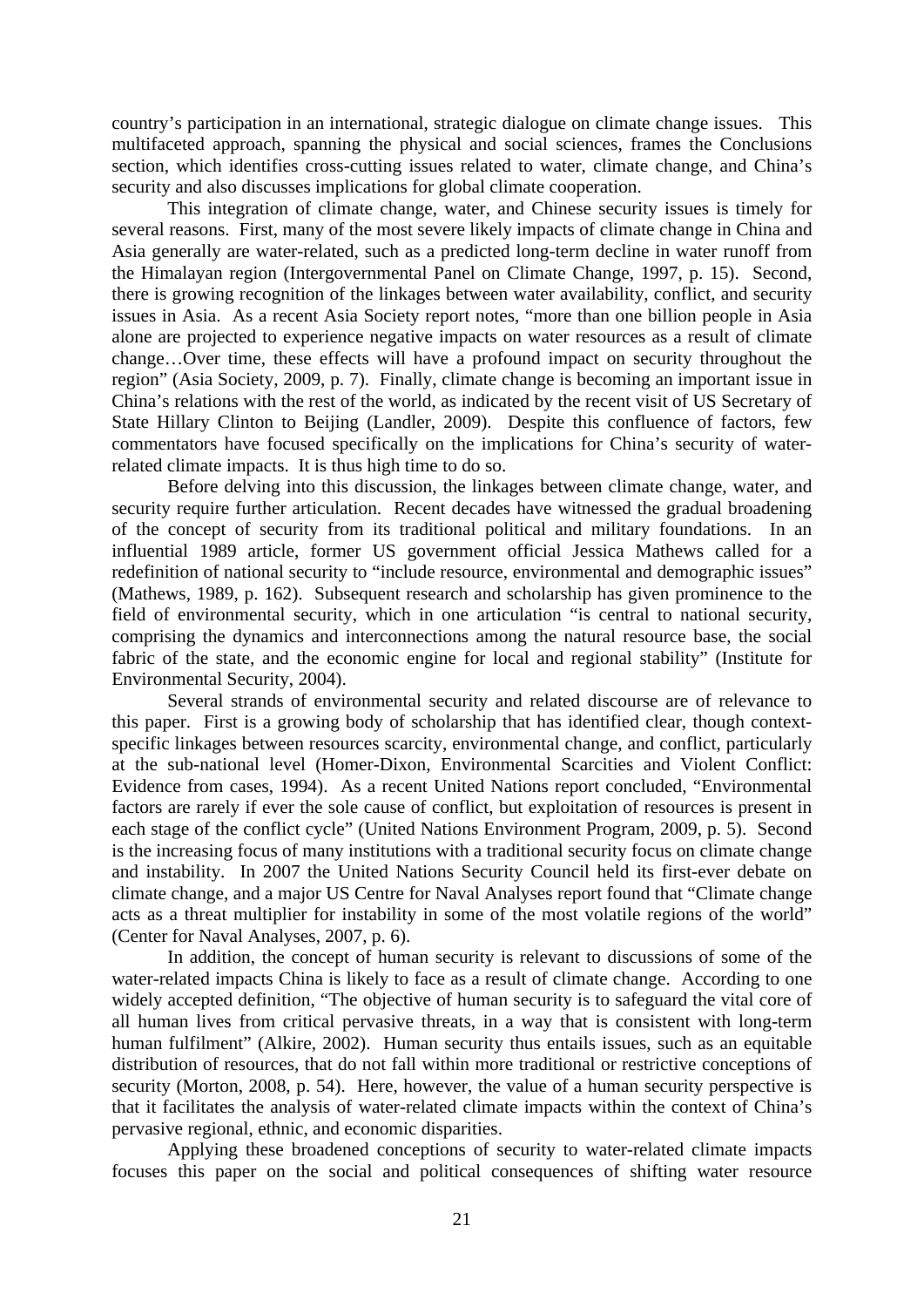distributions within China. from this perspective, it is possible to understand more concretely the security consequences of a changing climate in china, and to discuss how these consequences can and should guide both Chinese and international approaches to global climate cooperation. To begin this discussion, this paper turns now to a scientific assessment of water-related climate impacts for China and its Asian neighbours.

## **Water-Related Climate Change Impacts in China and Asia: the Scientific Basis**

The eastern portion of the Asian landmass, of which China is a part, faces particularly acute changes in water availability and distribution as a result of climate change. While climate modeling is subject to significant uncertainties, this section identifies two such changes which are of particular relevance to non-traditional security issues (discussed in the subsequent section). First, the incidence of extreme water-related phenomena, such as prolonged drought and severe flooding, is likely to increase. Second, some regions, many of them already under water stress, are likely to be heavily, and perhaps catastrophically, impacted by changes in water availability. This section indicates that, based on existing scientific research, whatever the precise nature and distribution of water-related climate change impacts in China and its neighboring countries, they will be acute and pervasive.

Many Asian nations are already under water stress, and the Asian continent has the lowest per-capita water allocation of any continent save Antarctica (Asia Society, 2009, p. 9); (See Table 1 below).

|  |                                      | Table 1: Water Resources and Dependency (From Asia Society, Asia's Next Challenge: Securing the |  |  |  |  |
|--|--------------------------------------|-------------------------------------------------------------------------------------------------|--|--|--|--|
|  | <b>Region's Water Future, p. 44)</b> |                                                                                                 |  |  |  |  |

|                      | Total          | Total          |                |  |
|----------------------|----------------|----------------|----------------|--|
|                      | Internal       | External       |                |  |
|                      | Renewable      | Renewable      | Dependency     |  |
| Country              | Water          | Water          | Ratio (%)      |  |
|                      | Resources      | Resources      |                |  |
|                      | (km3)<br>(km3) |                |                |  |
| Afghanistan          | 55             | 10             | 15             |  |
| Australia            | 492            | 0              | 0              |  |
| Bangladesh           | 105            | 1,106          | 91             |  |
| Cambodia             | 121            | 356            | 75             |  |
| China                | 2,812          | 17             | 1              |  |
| India                | 1,261          | 636            | 34             |  |
| Indonesia            | 2,838          | 0              | $\overline{0}$ |  |
| Iran                 | 128            | 9              | 7              |  |
| Japan                | 430            | 0              | $\overline{0}$ |  |
| Kazakhstan           | 75             | 34             | 31             |  |
| Kyrgyzstan           | 46             | $-26$          | $\overline{0}$ |  |
| Laos                 | 190            | 143            | 43             |  |
| Malaysia             | 580            | 0              | 0              |  |
| Mongolia             | 45             | $\overline{0}$ | $\overline{0}$ |  |
| Myanmar              | 881            | 165            | 16             |  |
| Nepal                | 198            | 12             | 6              |  |
| Pakistan             | 55             | 170            | 77             |  |
| Philippines          | 479            | 0              | 0              |  |
| South Korea          | 65             | 5              | 7              |  |
| Sri Lanka            | 50             | 0              | $\overline{0}$ |  |
| Thailand             | 210            | 200            | 49             |  |
| <b>United States</b> | 2,800          | 51             | 8              |  |
| Uzbekistan           | 16             | 34             | 77             |  |
| Vietnam              | 366            | 525            | 59             |  |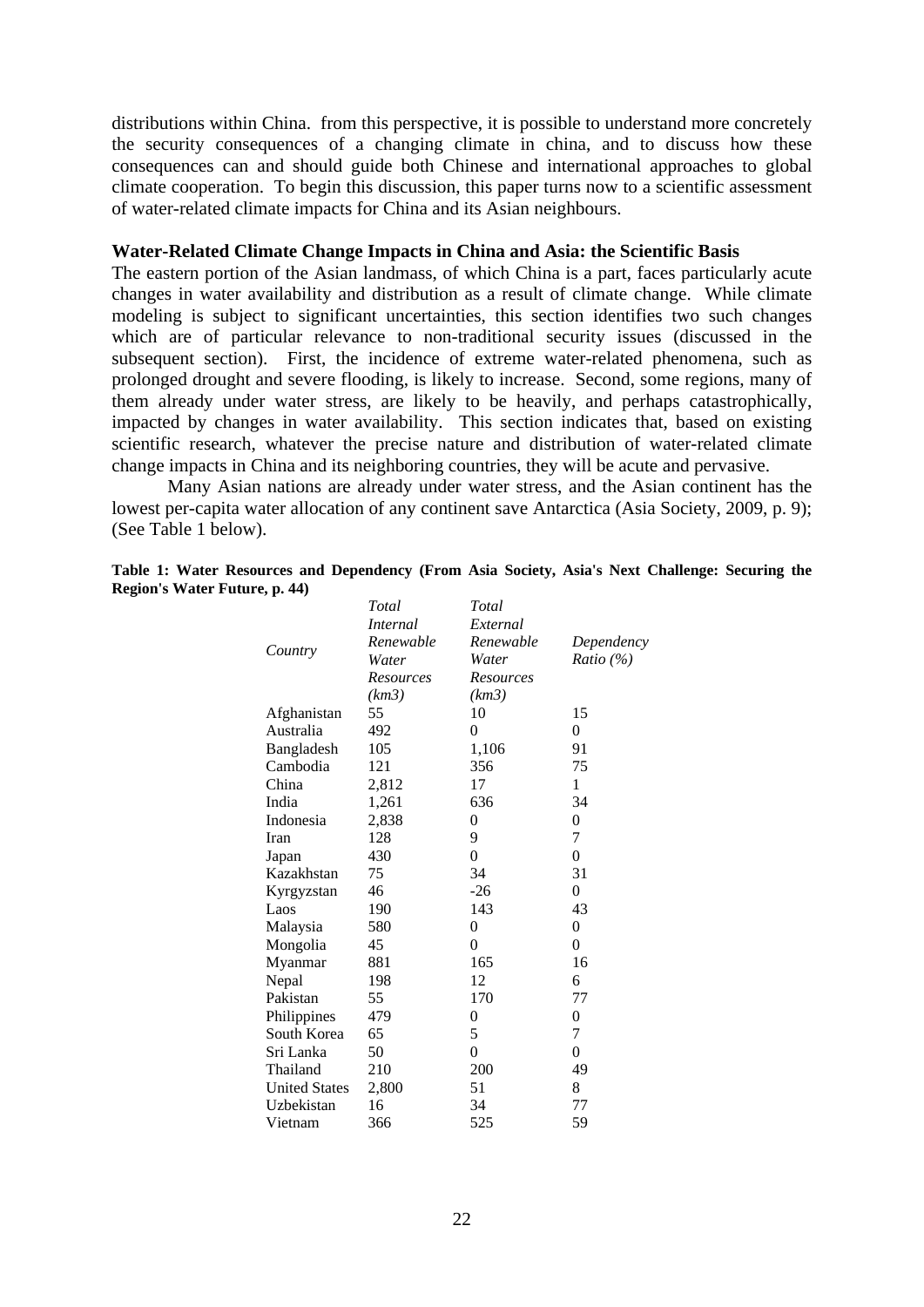Moreover, as a recent Intergovernmental Panel on Climate Change (IPCC) report has concluded, "Asia has a very high population that is growing at a fast rate, low development levels and weak coping capacity. Climate change is expected to exacerbate the water scarcity situation in Asia, together with multiple socio-economic stresses" (Bates, Kundzewicz, Wu, & Palutikof, 2008, p. 85). In India, for example, over-exploitation of groundwater resources and population growth is expected to reduce per capita water availability by almost 50% by 2025 (China Daily, 2007, p. 6). In north China, the water use to availability ratio was three to four times the level in the south as of 2000 (Shalizi, 2006, p. 8). In China and its immediate neighbourhood, climate change threatens to exacerbate this already tenuous water situation in several ways.

The hydrology of Eastern Asia is dominated by two processes: atmospheric circulation, principally the Asiatic monsoon and El Nino-Southern Oscillation (ENSO), as well as a snow- and glacial-melt regime situated on the Himalayan region (Barnett, Adam, & Lettenmaier, 2005); (Xu, Takeuchi, & Ishidaira, 2004, p. 108). In China, for example, changes in aridity are determined primarily by summer precipitation, mostly the East Asian monsoon (Yang, Ding, Chen, & Liu, 2005, p. 177). Atmospheric circulation, though relatively poorly understood, appears to be set to increase the variability of precipitation and the risk of flooding as a result of climate change, while glacial melting will cause significant changes in the flow of Asia's major rivers. Both have the potential to impose large economic costs and to disrupt agriculture.

China's National Climate Change Program asserts that "climate change has already caused changes [in] water resources distribution over China," focusing particularly on an increase in "hydrological extreme events" such as drought in the north and flooding in the south (National Development and Reform Commission, 2007, p. 22). This assessment draws largely from IPCC data indicating an observed increase in precipitation in north and northeastern China, and a marked increase in the west (Chang Jiang delta region) and southeast (Bates, Kundzewicz, Wu, & Palutikof, 2008, pp. 85-86). Yang, et al., for example, note that as a result of climate change precipitation is decreasing in eastern China agricultural areas, with drought-related agricultural losses increasing steadily since the mid-twentieth century (Yang, Ding, Chen, & Liu, 2005, p. 184). Tao, et al. similarly predicted that soil degradation under a changing climate would lead to higher probability of "disastrous drought and floods" in central, southwestern, and northeastern China (Tao, Yokozawa, Hayashi, & Lin, 2005, p. 169).

A tendency toward more extreme climate events is also predicted for other regions. A major study of the Indian Himalaya found that climate change will increase the variation of seasonal flows significantly (Singh, Arora, & Goel, 2006, p. 1991). In the Mekong, Southeast Asia's most important river system, maximum monthly flows are expected to increase by 35-41% by mid-to late century over  $20<sup>th</sup>$  century levels in the river basin, while the minimum monthly flows are expected to decline by 17-24% (Bates, Kundzewicz, Wu, & Palutikof, 2008, p. 87).

Such increased variation threatens to disrupt normal economic and agricultural activity in vulnerable regions, and as the IPCC has noted, "there could be increased flooding risks [in the Mekong region] during the wet season and an increased possibility of water shortages in the dry season" (Bates, Kundzewicz, Wu, & Palutikof, 2008, p. 87). In the case of the Mekong, this variability is enhanced by additional risks from sea level rise and resulting salt water intrusion poses a profound threat to agricultural production in the river's delta region (Wassmann, Hien, Hoanh, & Tuong, 2004, p. 89).

Potentially even more serious, however, is a predicted long-term decline in water availability as Himalayan glaciers melt and snow packs are reduced in size. The IPCC estimates that a decrease in Himalayan glacier mass of about 25% is possible by 2050 as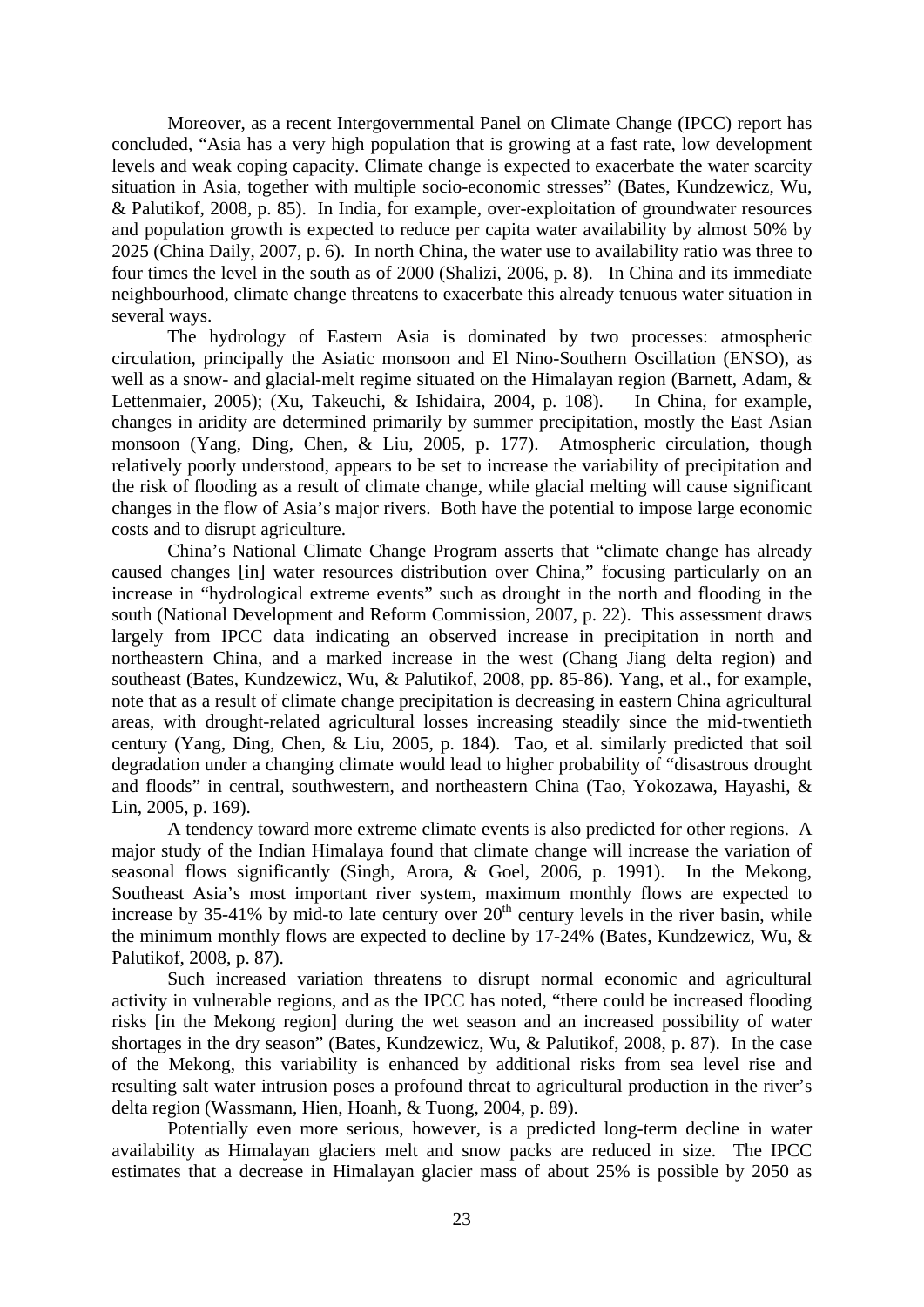global temperatures rise (Intergovernmental Panel on Climate Change, 1997, p. 14). This is significant as glacial melt water accounts for some 70% of summer flow in the Ganges river system, and 50-60% of the flow in other major Asian river systems (Barnett, Adam, & Lettenmaier, 2005, p. 306). One major study predicted that Himalayan melt-fed water systems would peak at 150-170% of initial flow by 2050-2070, with annual mean flow declining thereafter by 33% and 4-18% less in the western and eastern Himalayan regions, respectively (Rees & Collins, 2006, pp. 2167-2168). As Barnett, et al. conclude, a significant portion of northwest China and northern India will be subject to declining water availability by the end of the century, as seasonal water shortages arrive abruptly, "going from plenty to want in perhaps a few decades" (Barnett, Adam, & Lettenmaier, 2005, pp. 304-306).

Nonetheless, there is likely to be substantial regional variability in these effects. Some river basins are likely to be particularly heavily impacted; the Tarim River for instance, Xinjiang's most important river system, depends on glacial melt water for 40% of its mean annual flow (Liu & Chen, 2006, p. 298). Other areas of north-western China are likely to be severely impacted by changes in water availability. As the IPCC has reported, "The duration of seasonal snow cover in [Chinese] alpine areas – namely the Tibet Plateau, Xinjiang and Inner Mongolia– is expected to shorten, leading to a decline in volume and resulting in severe spring droughts. Between 20% and 40% reductions in runoff per capita in Ningxia, Xinjiang and Qinghai Provinces are *likely* by the end of the 21st century" italics original (Bates, Kundzewicz, Wu, & Palutikof, 2008, p. 87).

Changes of similar magnitude are predicted for major river systems elsewhere in China and Asia. A major study by Manabe, et al., which attempted to model the effects of a quadrupling of atmospheric carbon dioxide concentrations above pre-industrial levels, concluded that most major Asian rivers, including the Chang Jiang (Yangtze) and Huang He (Yellow River) in China, and the Ganga/Brahmaputra in the Indian Subcontinent, were likely to experience large increases in flow on a one-hundred year timescale, but that the Mekong was expected to experience a 6% decrease (S. Manabe, Milly, Delworth, & Stouffer, 2004, p. 65); (see Table 2 below).

| River system                                                                                                   | Chang Jiang | Huang He | Ganga/Brahmaputra | Mekong |
|----------------------------------------------------------------------------------------------------------------|-------------|----------|-------------------|--------|
| $\%$<br>change<br>in<br>annual mean rates<br>simulated $ +28$<br>$\sigma f$<br>discharge $(D, 103)$<br>$m3s-1$ |             | $+18$    | $+49$             | -6     |

**Table 2: Changes in flow of major East Asian rivers under climate change (Adapted from S. Manabe, Milly, Delworth, & Stouffer, 2004, p. 65)** 

 Uncertainty and variability are also dominant themes in projections of changes regarding precipitation patterns. For instance, in a wide-ranging simulation of climactic and soil conditions, Tao et al. predicted that areas of central, western, and south-western China would face large soil-moisture deficits as a result of climate change, which in turn reduces precipitation (Tao, Yokozawa, Hayashi, & Lin, 2005, p. 193). The IPPC, however, notes that 2/3 of modelling studies on the same area predicts an increase in precipitation (Bates, Kundzewicz, Wu, & Palutikof, 2008, p. 88).

While some studies suggest that in north China only 70% of irrigation needs can be met under climate change scenarios, a major study of Chinese agricultural production under climate change indicates that the country will be able to meet its food requirements under any of the IPCC climate warming scenarios, assuming a carbon-dioxide fertilization effect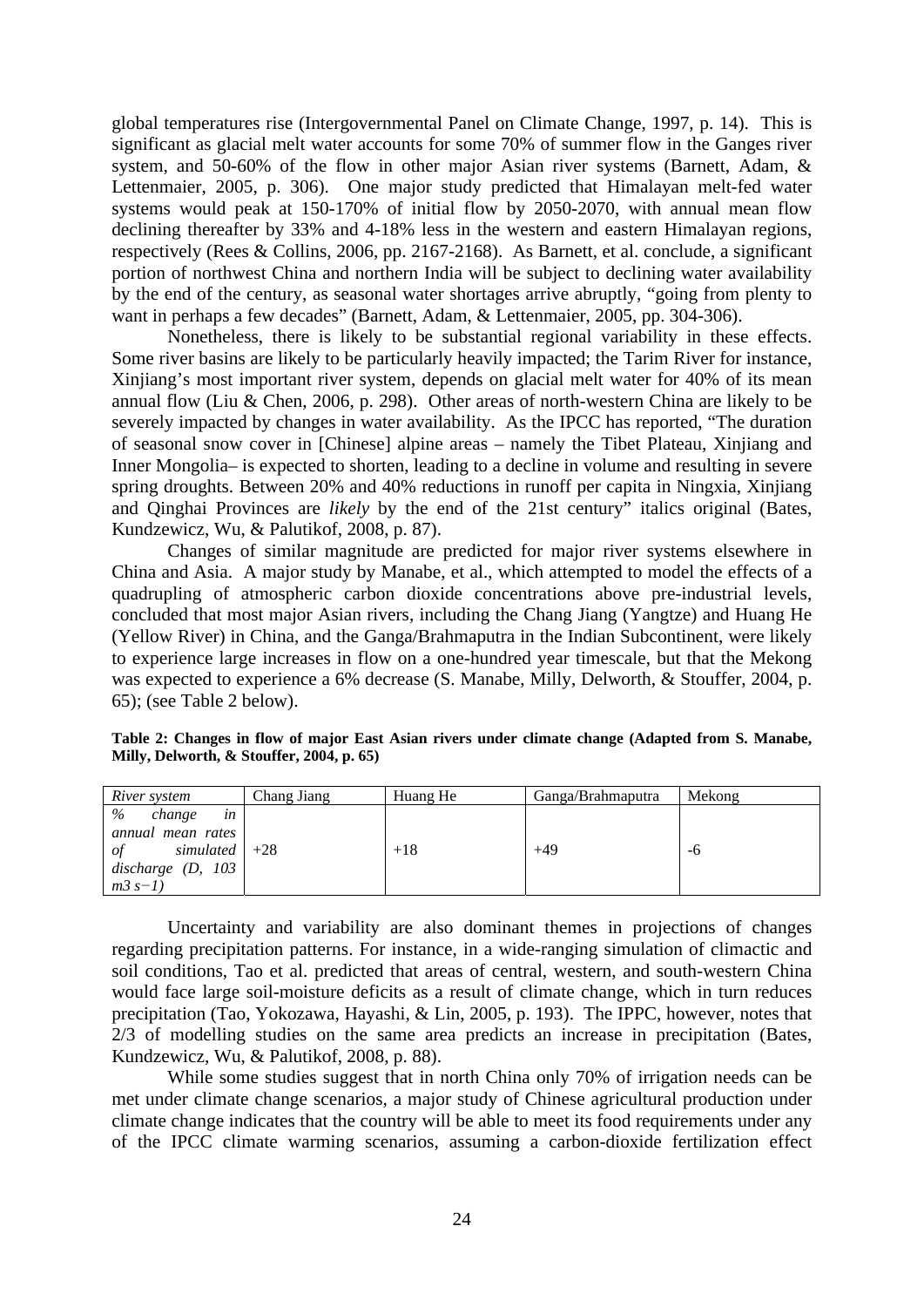(Xiong, Lin, Ju, & Xu, 2007, p. 208).<sup>3</sup> Other research has broadly supported this conclusion, predicting increased production of staple food crops in China (Lobell, Burke, Tebaldi, Mastrandrea, Falcon, & Naylor, 2008, p. 609) and an increase in global food production generally under various climate change scenarios (Parry, Rosenzweig, Iglesias, Livermore, & Fischer, 2004, p. 63).

The best summary of these potential water-related climate impacts appears to be that water distribution patterns will become much more variable. Another characterization might be that many areas of China are likely to have too much water when they don't need it (i.e., flooding during the rainy season) and too little when they do (the dry summer months). Certain areas, such as northern and north-western China and the Mekong river system, will be more impacted, and by a greater combination of factors, than others. This conclusion has important implications for both China's national and regional security.

# **Strategic-Security Analysis of Water-Related Climate Impacts in China and Surrounding Countries**

The scientific assessment presented above predicts that water-related climate impacts will be acute not only in China, but in surrounding nations as well. As a result, this strategic-security analysis first considers implications for China's regional security and foreign relations, before turning inward, to examine threats posed to food production, disaster management capacities, and internal stability within China. This section argues that water-related climate impacts will stress the disaster response and emergency management capacities of key institutions, such as the armed forces, and imperil many of the government's key strategic development objectives, such as the Western Development Strategy.

It is clear that water-related climate impacts spill over China's borders, which will increase the importance of water issues in China's foreign and regional security policies. Indeed, regional actors are already expressing growing concern over such water issues. At the 2008 World Economic Forum, 81% of business leaders ranked climate change and water issues as being those of greatest concern to Asia (Info-Prod Research, 2008). The Filipino Defense Secretary made a similar pronouncement with his recent statement that climate change is a greater long-term threat to his country's security than religious or social conflict, in large part due to water supply concerns (Antiporda, 2009).

This concern is reflected in the attitudes of China's neighbours. In Pakistan, for instance, officials have suggested that changes in Himalayan melt water could devastate agriculture in this already fragile country (Das, 2008). A recent study from the Earth Policy Institute makes clear the heavy dependence of vast numbers of people on glacial melt waterfed agriculture (Brown, 2008); (see Table 3 below). Given such dependence, transboundary water issues are certain to become an issue of growing importance for China. As the Asia Society's report on water and security has concluded, hydropolitics will be an increasingly potent force in Asian security (Asia Society, 2009, p. 13).

1

<sup>&</sup>lt;sup>3</sup>A carbon-dioxide fertilization effect asserts that increased fixation of carbon dioxide, resulting in increased crop growth and yield. However, the extent of CO2 fertilization effects is contentious. See, for example, L. Hartwall Allen, Jeff Baker and Ken Boote, "The CO2 fertilization effect: higher carbohydrate production and retention as biomass and seed yield," Food and Agriculture Organization, http://www.fao.org/docrep/W5183E/w5183e06.htm, accessed May 26, 2009.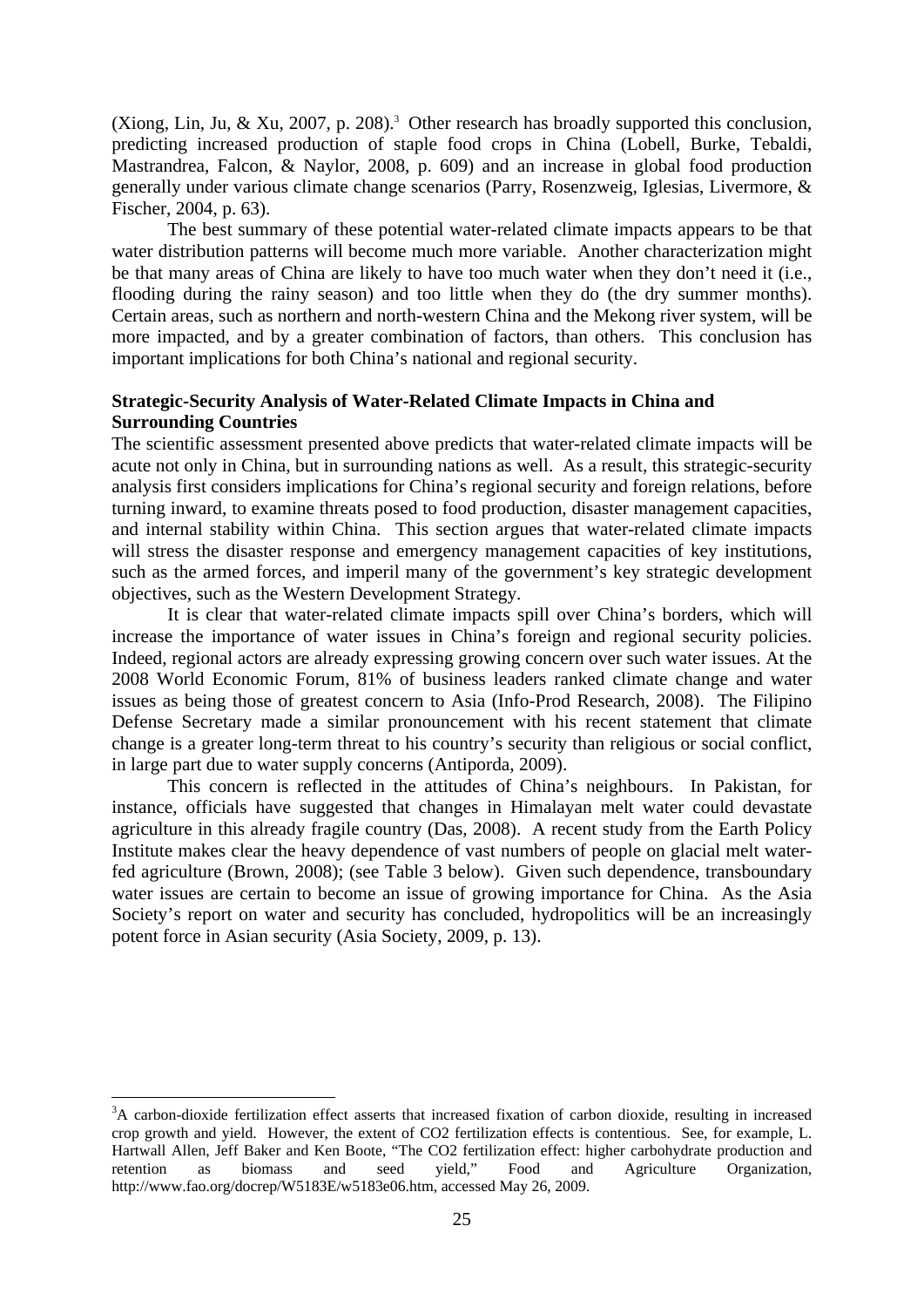**Table 3: Vulnerability of major Asian river systems to changes in glacial melt water (Adapted from Earth Policy Institute and U.N. Environment Programme, Global Outlook for Ice and Snow (Nairobi, Kenya: 2007), p. 131)** 

| River system | Population<br>( <i>million</i> ) | <b>Basin</b><br>area<br>(thousand<br>square<br>kilometres) | Cropland $(\% )$ | Dependence<br><sub>on</sub><br>glacial melt water |
|--------------|----------------------------------|------------------------------------------------------------|------------------|---------------------------------------------------|
| Tarim        | 8                                | 1152                                                       |                  | Very high                                         |
| Indus        | 178                              | 1082                                                       | 30               | Very high                                         |
| Ganges       | 407                              | 1016                                                       | 72               | High                                              |
| Brahmaputra  | 118                              | 651                                                        | 29               | High                                              |
| Chang Jiang  | 368                              | 1722                                                       | 48               | High                                              |
| Yellow       | 147                              | 945                                                        | 30               | High                                              |
| Mekong       | 57                               | 806                                                        | 38               | Moderate                                          |

 In particular, certain Asian river systems seem to be more contentious than others. Based on their study of conflict and cooperation over water, Yoffee, et al. developed a "Basins at Risk" indicator, which ranks the Ganges, Indus, and Mekong as at risk for conflict (Yoffe, Wolf, & Giordano, 2003, p. 1123). Among these, the Mekong River System presents particular challenges for China's security. Relations between China and its downstream neighbours in the Mekong basin have long been fragile (Morton, 2008, p. 8). This situation is likely to be exacerbated by the construction of several dams in Chinese territory, which restrict flow to downstream nations. If, as climate models suggest, water flow to the Mekong becomes more variable under climate change, China's "asymmetric" control of the river's headwaters will become an issue of even greater concern to Southeast Asian nations (Asia Society, 2009, p. 17).

This particular power asymmetry is of special significance, since Yoffee, et al.'s research suggests that a high density of dams is associated with conflictive behaviour, unless freshwater treaties are involved (Yoffe, Wolf, & Giordano, 2003, p. 1116). China has steadfastly refused to join such "hard law" regimes in the Mekong region (Nielsen, 2007, p. 217). Thus, it seems reasonable to assert that China will have to improve its cooperative frameworks if it is to avoid significant diplomatic tension with Mekong nations as the flow of the river changes along with the climate. Simply put, Beijing will almost certainly have to devote more diplomatic attention to the Mekong and other potential Asian "water hotspots" as climate change impacts accelerate.

In mainland China, specific regional impacts also appear to represent the most pressing security challenges. Several of China's most strategically important regions are predicted to suffer significant water resource shortages as a result of climate change. As Barnett, et al. have observed, some 23% of China's population lives in western regions where glacial melt water provides the principal dry season water source (Barnett, Adam, & Lettenmaier, 2005, p. 306), and as glaciers melt, water will become increasingly scarce during the dry season. One study, describing the disappearance of an oasis in north-western Gansu province, attributes climate change for causing a decrease in stream flow during the summer months. This decrease in water availability is inducing desertification, which exacerbated by population growth has imposed serious socioeconomic costs on an already poor area (Kang, Su, Tong, Zhang, Zhang, & Davies, 2008, p. 444). Such impacts are particularly significant since these western regions are not only impoverished, but also the most restive in China, being home to ethnic minorities who have long mounted challenges to Beijing's rule (Davis, 2008).

These Changes in water availability in China's restive northwest can pose security challenges in two primary ways. First, competition over scarce resources can exacerbate existing tensions between China's majority Han ethnic group and minority groups such as the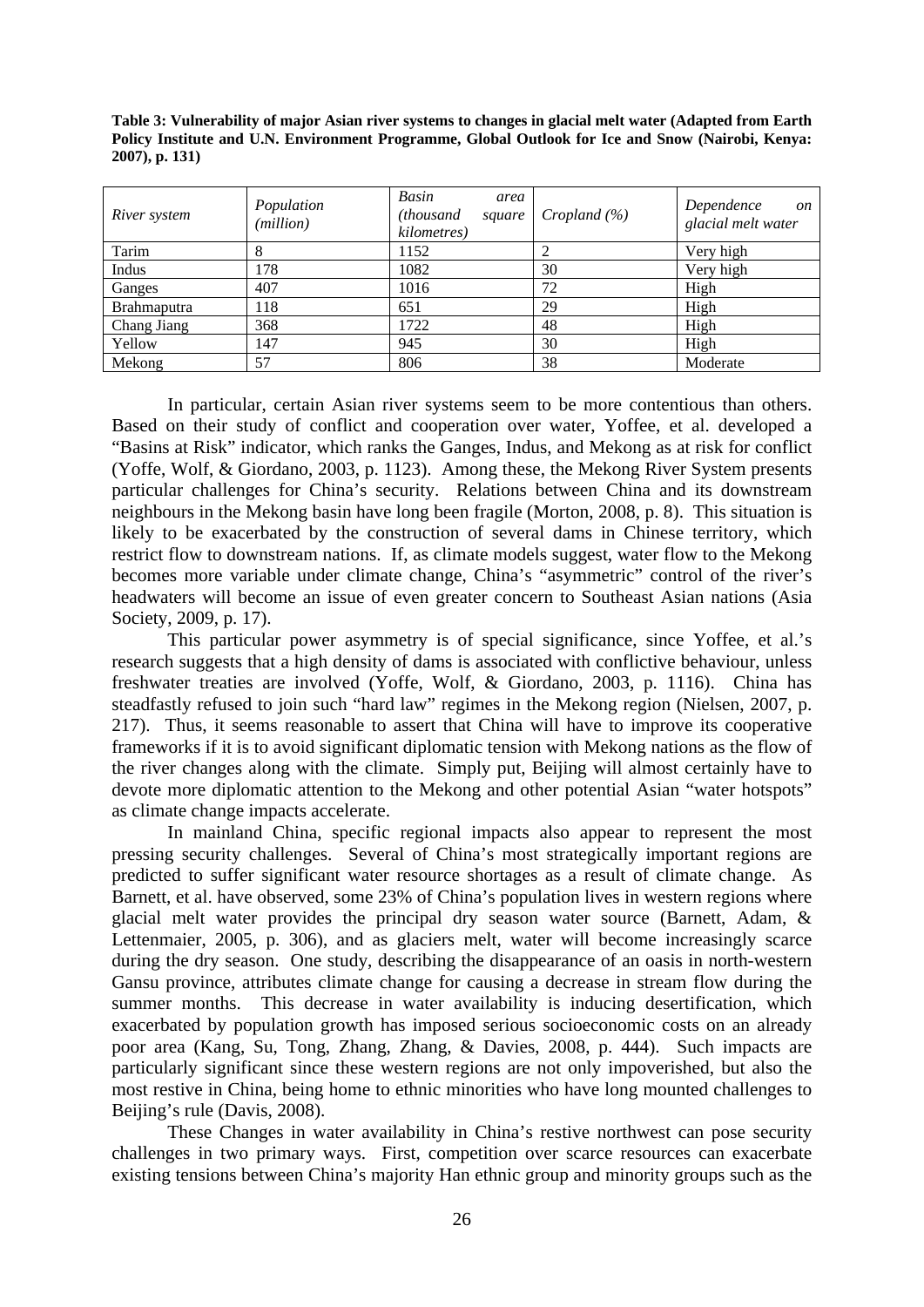Tibetans and Uyghur (Bhattacharji, 2008). As the Asia Society report has concluded, "One could certainly foresee the potential for conflict as urbanization and industry begin to deplete already scarce water supplies, particularly if certain Han-run businesses are perceived to be receiving favourable treatment in water resource allotment" (Asia Society, 2009, p. 19). One Chinese scholar has similarly noted the danger environmental change poses for the success of the country's much-touted Western Development Strategy (*Xibu da kaifa*), saying "The environment of the West itself is the foundation of the Western Development Strategy" (Lu, 2008).

Second, water scarcity could increase the numbers of "environmental refugees" from China's northwest, potentially inflaming ethnic tensions and increasing socioeconomic burdens (round out this sentence) as they seek opportunity elsewhere in China. A study by Kang, et al. found that increasing numbers of farmers in Gansu province are abandoning their lands as a result of "the rapid deterioration of [their] water environment" (Kang, Su, Tong, Zhang, Zhang, & Davies, 2008, p. 446). Similar phenomena have been described in Tibet, where a variety of challenges are inducing higher rates of out-migration of ethnic Tibetans (Morton, Climate Change on the Tibetan Pleateau: a new human security challenge, 2009). In the high Himalaya, minorities may be affected less by water shortages and more by increasing exposure to geologic hazards, such as the threat of flooding from glacial melt waters and landslides as permafrost melts (Hewitt, 2009). Nonetheless, the potential for environmental refugee outflows to increase exists in both regions.

The danger posed by such environmental refugees<sup>4</sup> is that they may be deprived of the means to sustain livelihoods in their new homes. Research has indicated that gradual environmental deterioration, as may be expected under climate change, affects the very poor disproportionately; already bereft of resources, they have little capacity to re-establish themselves elsewhere (Bates D. , 2002, p. 469). As Yan and Qian have described, arable land is scare in China, and environmental refugees, pulled away from their livelihoods and kinship networks, often have great difficulties in setting up livelihoods when forced to resettle (Yan & Qian, 2004, pp. 631-632). Research by environmental security scholars has further indicated that this dislocation can cause significant social stability issues. In particular, as a result of environmental scarcity "people migrate in large numbers to regions where resources seem more plentiful, only to fight with the people already there. Or they migrate to urban slums, where unemployed young men can be primed to join criminal gangs or radical political groups" (Homer-Dixon, Terror in the weather forecast, 2007).

Additionally, climate-related water shortages pose threats to China's food security. The north China winter drought of 2008-2009, which China's National Meteorology Centre classified as an "extreme weather event" (*Jiduan qihou shijian*) attributable to climate change (Liu Y. , 2009), illustrates these security implications. This drought, which occurred during the winter of 2008-2009, was the worst in 30 years, and affected China's principal wheatgrowing areas, damaging 2.7 million  $mu$  of farmland<sup>5</sup> (Zhang & Wang, 2009). News reported indicated that about 40% of China's winter wheat crop would be affected (Li, 2009), and that the drought was expected to decrease the wheat harvest, one of China's most important, by 5% nationally, and by 20% in some areas, such as Henan province (Xinhua News Agency, 2009).

The scale of such effects has led many commentators to warn that climate-related drought in north China could threaten the country's food security (Liu S. , 2009). Political factors dictate that food security is an especially sensitive issue in China, as the government

1

<sup>&</sup>lt;sup>4</sup> There is a technical though important distinction between "refugee" and "migrant." Refugees, according to the United Nations, are persons who are compelled to migrate by external factors, while migrants are those who choose to do so for other, typically economic reasons.

 $<sup>5</sup>$  This figure is equivalent to approximately 180,000 hectares (1 mu= 0.0667 hectares).</sup>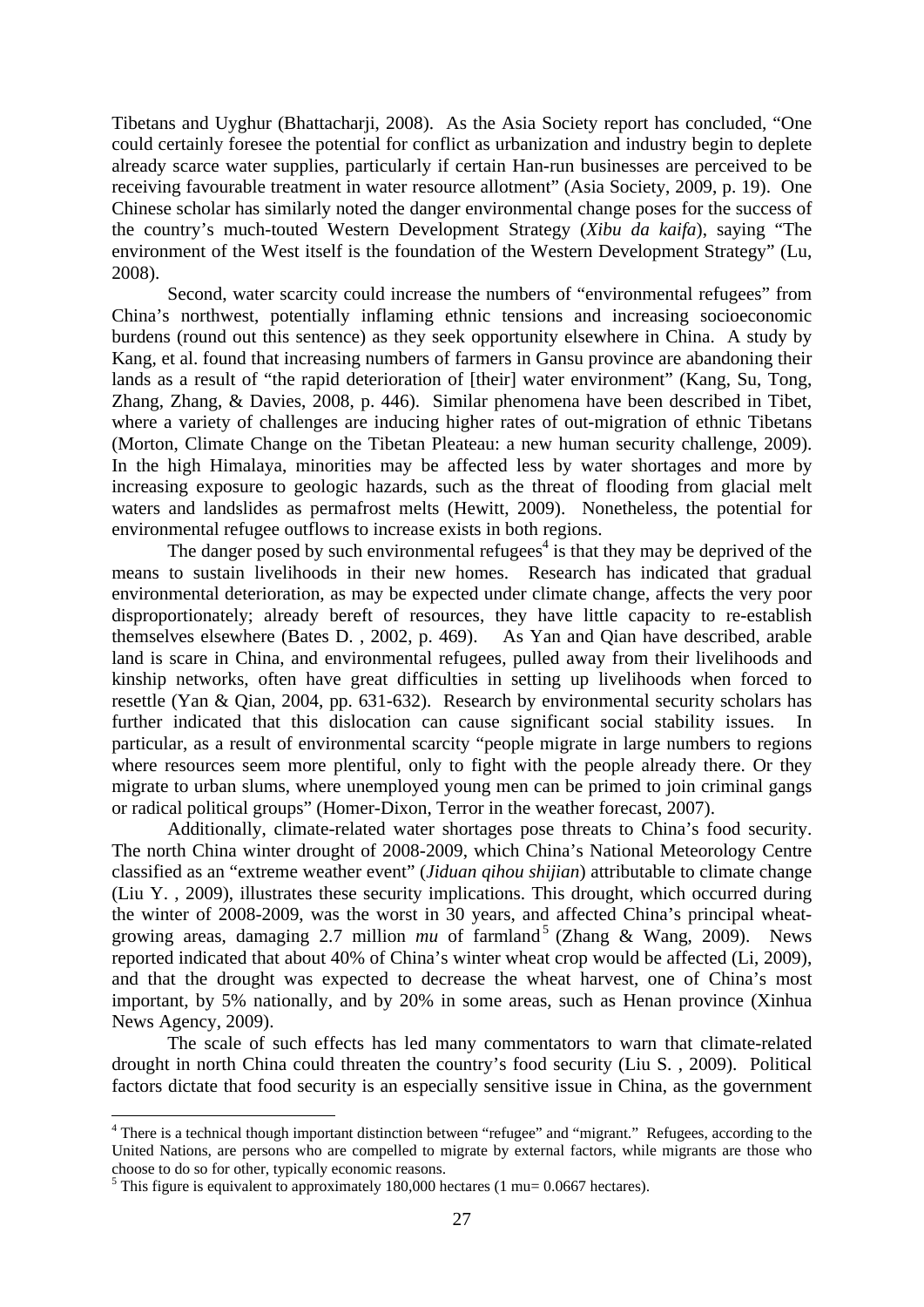is anxious to insulate the large population of rural poor from food price shocks (Brown, 2008). While it is unclear whether, as Xiong, et al. have indicated, climate change will actually threaten China's total domestic food supply, it is clear that the government cannot afford to ignore extreme weather events, placing increasing pressure on the country's military and paramilitary institutions to develop disaster management and assistance capabilities.

Indeed, the drought provides an illustration of the increased need for such operations. The paramilitary People's Armed Police (*Renmin wuzhuang jingcha*) mobilized some 2400 troops over eight provinces, with commanders pledging to "make all-out efforts to fight the drought and prevent disaster," while also joining a "battle to snatch a bumper harvest." Additionally, assets from the People's Liberation Army, including seven Air Force aircraft and engineers from the country's strategic nuclear forces, were called into service. The Jinan Military District accompanied its mobilization with the exhortation to "call upon the [Sichuan] earthquake relief spirit" (*Fachang kangdi jiuzai jingshen*) (Wang, et al., 2009). With climate models predicting increasing incidence of extreme weather events, China's military will be compelled to incorporate these domestic disaster response and assistance capabilities more closely into its operational planning strategies.

In addition to posing challenges to the country's military, it is clear that adaptation to water-related climate impacts will impose serious economic costs upon China. Xinjiang Province, for example, is building 59 reservoirs to collect melt water from the Himalaya's shrinking glaciers in attempt to address concerns about long-term water availability. The tenyear project is expected to cost 200 million RMB per year for at least the next three years (Watts, 2009), a considerable sum for one of China's poorer areas. A large-scale study by Kirshen, et al. also sheds light on the costs of adaptation to water distribution changes in China. After compiling water storage costs and modelling changing flow under various climate change scenarios, the study indicated that water storage costs vary widely by region; the cost of capturing 120 billion cubic meters of water are USD\$4.5 billion in the southern Xi Jiang river area, and less than USD\$2 billion in the central Chang Jiang, for example. Most noticeably, it will become increasingly difficult and expensive to enhance water storage capacity (reservoirs, catchments, etc) in water-stressed areas like north China (Kirshen, McCluskey, Voegl, & Strzepek, 2005, p. 327).

The security implications of water-related climate impacts can be fundamentally characterized by the uncertainty they introduce with respect to overall water availability, food security, and social stability. As one commentator has noted, climate change is an "engine of destabilization" (Stuhltrager, 2008, p. 38). This characterization seems particularly appropriate with respect to China. Water-related climate impacts will be severe in several regions, both within China and in its border regions. In addition, these impacts have the potential to foster general instability. However, it is difficult to identify any of these security implications as direct. What appears more certain, however, is that China's military, governmental institutions, and national resources will be increasingly burdened by climate change and water issues. As a result, the government has been compelled to devote more attention to these issues, a trend which is only likely to accelerate. With this conclusion in mind, the next section investigates Chinese political and strategic discourse on climate change and water issues.

# **The Geopolitics of Water and Climate in China**

It is clear that the distribution and availability of water resources in China and neighbouring countries will be severely impacted by climate change, a prospect which in turn entails significant security implications. What remains is to assess how China perceives this situation, and how it is responding. This final section thus discusses Chinese governmental? Too broad reactions and discourse on climate change, water, and security. It first describes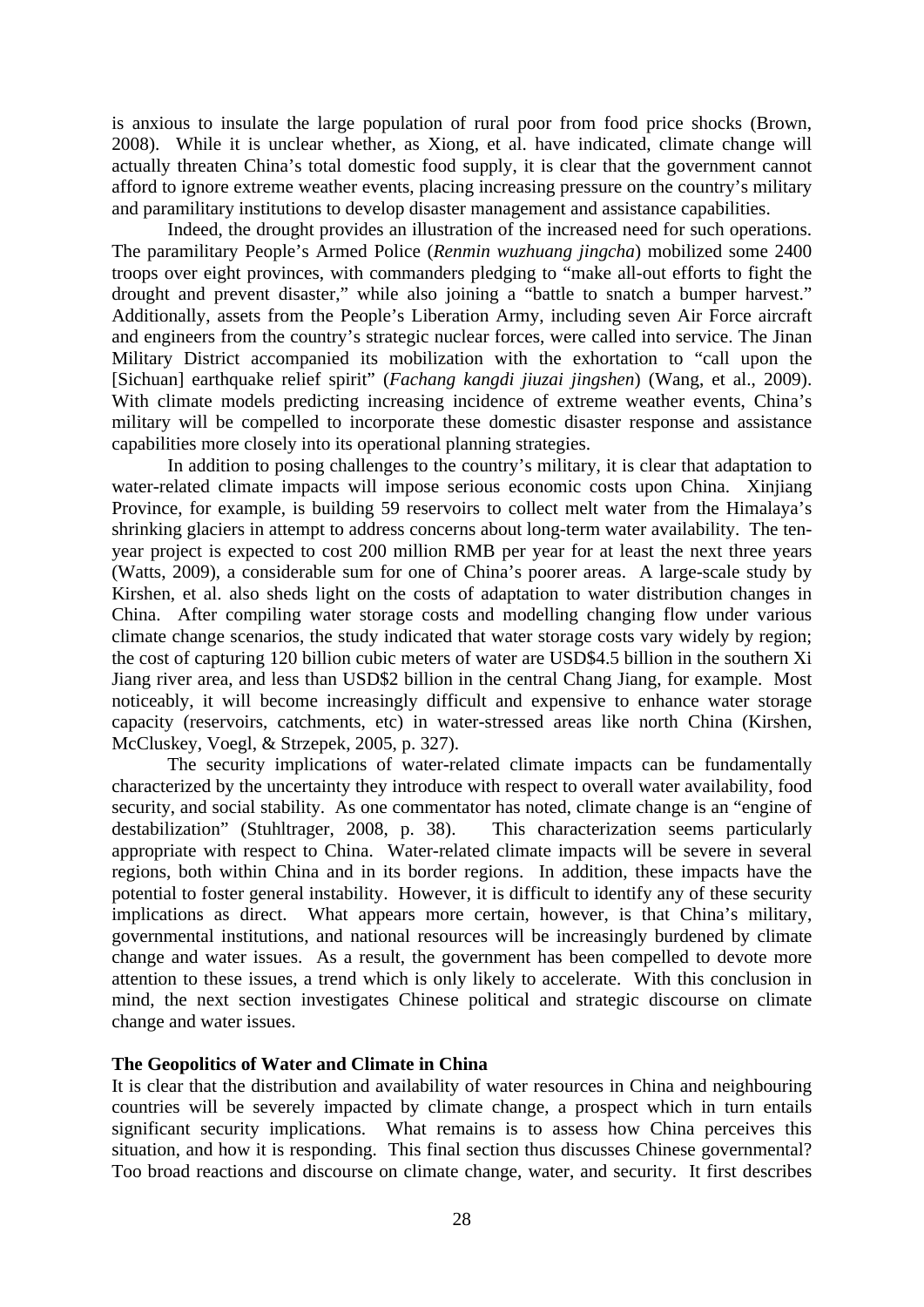changing Chinese perspectives on security, before more focusing more specifically on steps that China has taken to address water-related climate impacts, both within and outside the country's borders. This section argues that the Chinese government is particularly concerned about the consequences, both traditional security and otherwise, of water-related climate change impacts, presenting opportunities to open a strategic, security-focused international dialogue on climate change (addressed in the Conclusions section).

In recent years, Chinese analysts, have, mirroring their Western colleagues, have articulated a broader conception of security. China's "New Security Concept" (*Xin anquan guan*), promulgated since the late 1990s, addresses environmental and social issues, and also emphasizes cooperation and dialogue as a means of conducting foreign relations (Liu G. , 2006). As a subset of this trend, China's strategic studies and international relations community has also devoted increasing attention to the potentially destabilizing impacts of climate change. Citing the broadening definition of security in the West, Liu et al., for example, advocate creating a special policy research group that focuses on the political and security dimensions of environmental change (Liu, Ge, Fang, & Zhang, 2006, p. 350).

Chinese security commentators have been even more prolific in citing American analyses of the security threats posed by climate. A series of such reports, including a widely-read 2004 Department of Defense study, prompted commentary within China over the possibility that climate-related resource shortages could lead to conflict or even war (Lin, 2005). Some non-official commentators have gone so far as to extrapolate upon such analyses to suggest that the threat of water-related conflict may increase between China and neighbouring countries (Guoji Xuanqu Daobao, 2004). Several more official Chinese commentators have similarly but more soberly cited American national security analyses to focus on the potential for water-related conflict to increase in politically unstable regions of the world, such as the Middle East (Tong, 2007).

The Chinese government, in contrast, does not appear to view climate change, or any of its attendant impacts, as a security issue. For most officials, climate change simply does not rise to the level of national security (Zha, 2009). Moreover, Beijing has strongly opposed United Nations efforts to link climate change and security through debating climate change issues in the Security Council. *China Daily*, the country's official English-language newspaper, editorialized that "The call for the international community to address climate change is sensible, but sensationalizing it as an issue of security is conspiratorial" (China Daily Editorial Board, 2007). A separate *China Daily* report quoted China's deputy representative to the United Nations as saying, "Discussing climate change at the Security Council will not help countries in their efforts to mitigate its effects" (Le, 2007).

Moreover, the Chinese government has proven to be visibly reticent on some major transboundary water issues. It has consistently refused to participate in the Mekong Basin Commission (Morton, 2008, p. 58), despite the fact the Mekong system's headwaters are all in China, making it impossible to fashion a comprehensive water management system without Beijing. China has also been hesitant to support the creation of an International Biosphere Reserve in the Tumen River Delta area, since most of the environmental threats to the area come from China (Nam, 2005).

The picture becomes a bit more complicated when this analysis is expanded to nongovernmental sources. Among Chinese security and international relations analysts, climaterelated security issues are not taken very seriously (Zha, 2009). Nonetheless, several prominent Chinese analysts are increasingly outspoken in their advocacy for greater US-China climate cooperation. Zhang Haibin, a professor at Peking University, has written that "from a high-level strategic perspective actively promoting US-China climate cooperation will advance the mutual interests of all of humanity" (Zhang H., 2009). Meanwhile, Chinese government media gave favourable coverage to the US Deputy National Security Adviser's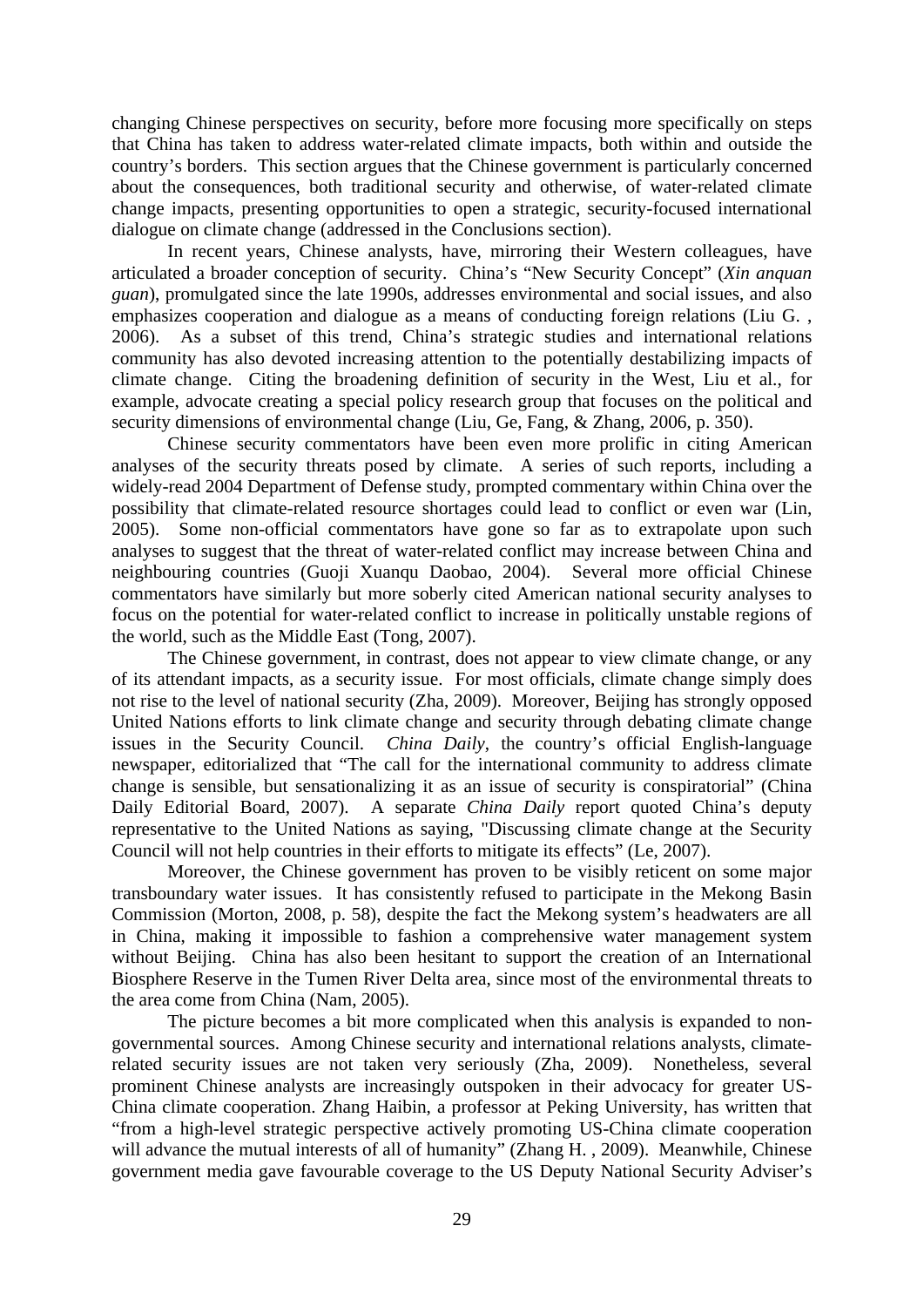April 2009 message to China that the United States wished to enhance clean and renewable energy technology cooperation (Wang, 2009).

In addition, water issues have become more prominent in China's relations with some neighbouring countries. China has in recent years concluded a number of agreements with countries like Russia and Kazakhstan regarding the demarcation and protection of transboundary rivers (Ministry of Foreign Affairs, 2003). Furthermore, the Shanghai Cooperation Organization (SCO), which Beijing initially promoted largely as a body for expanding security cooperation and countering Western influence, has begun working on water issues. The SCO's 2004 meeting was devoted to water, and in 2005 the organization signed a compact with the Association of Southeast Asian nations to broaden cooperation on water resources (Asia Society, 2009, p. 38).

At the domestic level, Chinese officials appear to take very seriously the consequences of water-related climate change impacts. Premier Wen Jiabao, for instance, was quoted in 1998 as saying, ""The survival of the Chinese nation is threatened by the country's shortage of water" (Plafker, 2005). Lin Erda, a prominent member of China's Agricultural Sciences Institute, has similarly called attention to the threat posed by retreating glaciers, saying that these and other effects of climate change "directly threaten China's food security" (Lin, 2005). The recent winter drought of 2008-2009 also indicated the government's concern for water issues, with state media reporting in its wake that "Agriculture is a top government priority… [In early 2009 the] State Council and the Central Committee of the Communist Party issued their first joint document of the year, which reiterated that the development of agriculture and rural areas in 2009 was of special significance" (Xinhua News Agency, 2009).

Indeed, the government's response to the winter drought is indicative of the seriousness with which it takes water issues. Beijing declared a state of emergency as a result of the winter drought, and has earmarked some 400 million RMB for drought relief (Xinhua News Agency, 2009). State media coverage also highlighted government investment in water management, including an investment of some 62 billion RMB in rural water conservation from 2000-2008 (Xinhua News Agency, 2009). Government water officials further reiterated their intention to "strengthen control" of water resources, and to implement conservation practices (Xinhua News Agency, 2009).

Much of this effort seems to be specifically motivated by concerns for food and water security. In statements to the press, China's Minister for Water Resources stressed the need to redress inequities in the distribution of water resources to urban and rural residents (Beijing Qingnian Bao, 2009). Premier Wen Jiabao similarly emphasized the need to provide peasants with economic security and stability in a time of drought, saying "It's of vital significance to the overall economy to boost steady growth of grain production and farmers' income" (Xinhua News Agency, 2009). State media further repeated the theme of uneven access, including one report illustrating a peasant who pays five times the urban price of water just a few kilometres away (Hun, 2009).

Paralleling this focus on water security is an even more long-standing preoccupation with the fear that water shortages will impair food security. In mid-2008, state media reported that "With food and water security becoming great concerns around the world, China will take measures to ensure agricultural water use and promote its plan to increase food production," including raising the price of water (Wang W. , 2008). China further appears to take the issue of water availability in the Himalaya seriously, flying several cloudseeing sorties a month to increase rainfall and water availability on the Tibet-Qinghai Plateau (Zha, 2009). Perhaps the clearest statement of the government's linkage of water and security issues, however, is the National Framework for Medium to Long-Term Food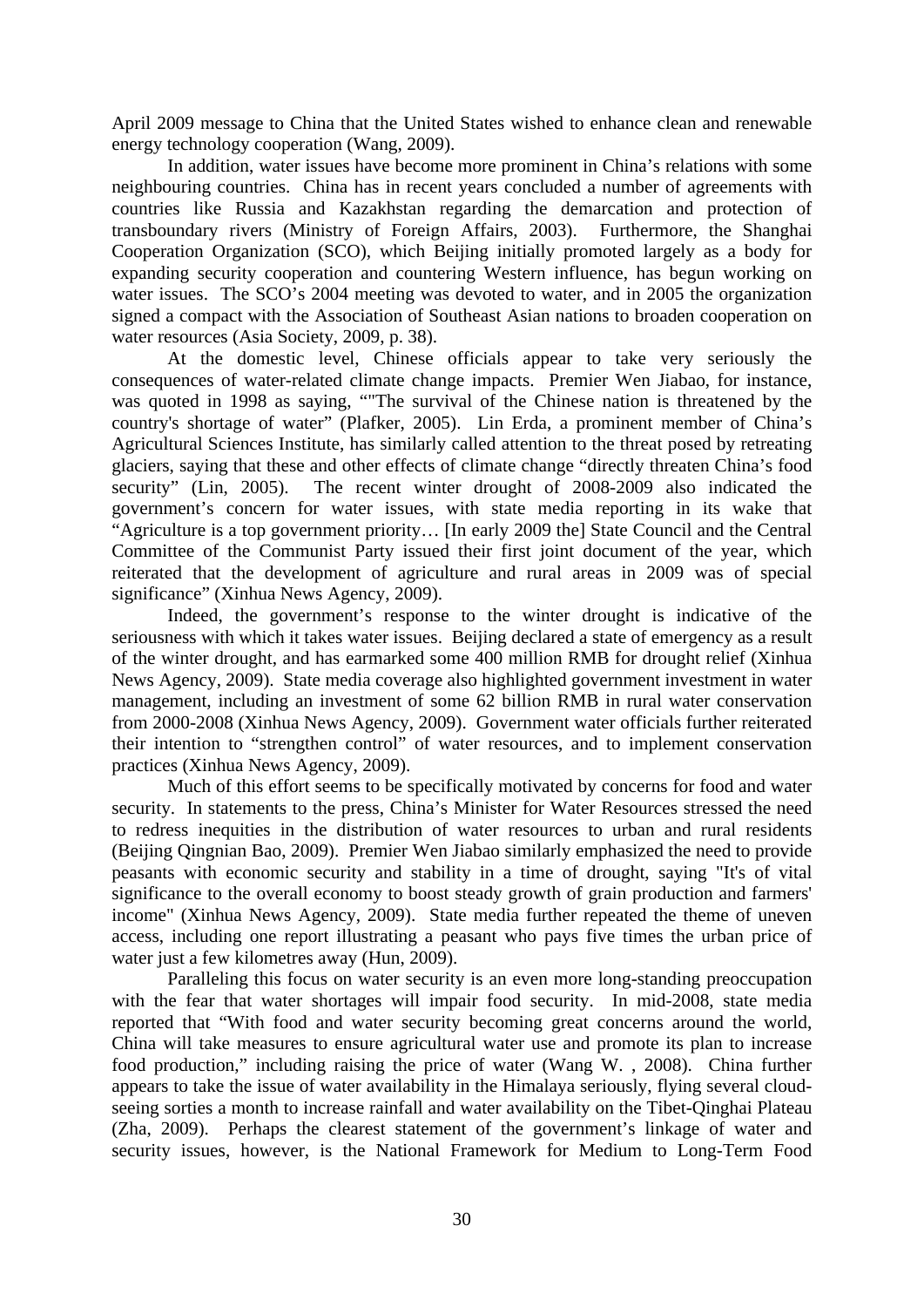Security, released in 2008, which emphasizes water-saving agriculture and conversation (Xinhua News Agency, 2009).

Chinese discourse on climate, water, and security is clouded. As this section has indicated, there remains a high-level reticence to link climate change issues and security. However, some commentators have instead emphasized these linkages. Moreover, at the domestic level, official voices have expressed particular concern over inequities in water resource distribution, as well as potential implications for food security. The net result is that it is reasonable to assume China's foreign and security policy framework has not been broadened to include climate-related impacts. Given the manifold strategic challenges these impacts will pose for China, as outlined in the last section, this is of some concern. With this in mind, this paper turns to its conclusions, which include implications for global climate change cooperation and negotiations.

# **Conclusions: A Way Forward for Climate, Water, and Security in China and Asia**

This paper has attempted to probe the intersection of climate, water, and security. In the process, it has examined the physical science basis of water-related climate change impacts, their security implications, and Chinese political and security discourse. In many ways, this is uncharted academic terrain. Scientific assessments of climate change and its impact on hydrological systems are subject to large uncertainties, while the security and political dimensions of the climate issue exist in a fluid context of popular and elite opinion. Nonetheless, this paper has advanced a consistent theme, namely that water-related climate change impacts will increasingly bear on China's security, foreign relations, and political discourse.

Beneath this over-arching conclusion, this analysis has uncovered several crosscutting issues at the intersection of climate, water, and security. First among them is uncertainty. The climate system is incredibly complex, making precise scientific assessment of climate change impacts, particularly on water, extremely difficult. Indeed, one of the most confident predictions that can be made is that climate change will increase the variability in precipitation patterns. As a result of this fundamental uncertainty, the security implications of such change center on grave but general threats to stability, including large-scale migration, decreasing agricultural water availability, and increased risk of catastrophic flooding. Such uncertainty makes tinges climate security studies with a generic air. But this does not detract from their gravity: as security analyst James Stuhltrager has noted, climate change fundamentally represents uncertainty and risk, both of which are integral to security assessment and planning (Stuhltrager, 2008).

A second inter-related issue deals with acute regional impacts. It is clear that specific regions, such as the Mekong River, parts of the Indian Himalaya and northwest China, will be more severely impacted by changes in hydrology under climate change. In most such cases, these ecological impacts will be exacerbated by social, economic, and political factors; in the Mekong, water management is hampered by transboundary political disputes, while in northwest China ethnic tensions and poverty enhance the threat of climate-hydrological changes. Thus, the political-security implications of such changes are likely to be centered on several specific "hot spot" regions.

The third and final major cross-cutting issue identified in this analysis is that waterrelated climate change impacts will strain the capacity of Chinese institutions and policy frameworks. This is particularly evident with respect to the military's natural disaster response capabilities and transboundary water management policy, as well as with domestic agricultural, emergency management, and water management policies. The Chinese government, perhaps with the increased aid of international and civil society actors, will be pressed to improve its conceptual, planning and implementation capacities in each of these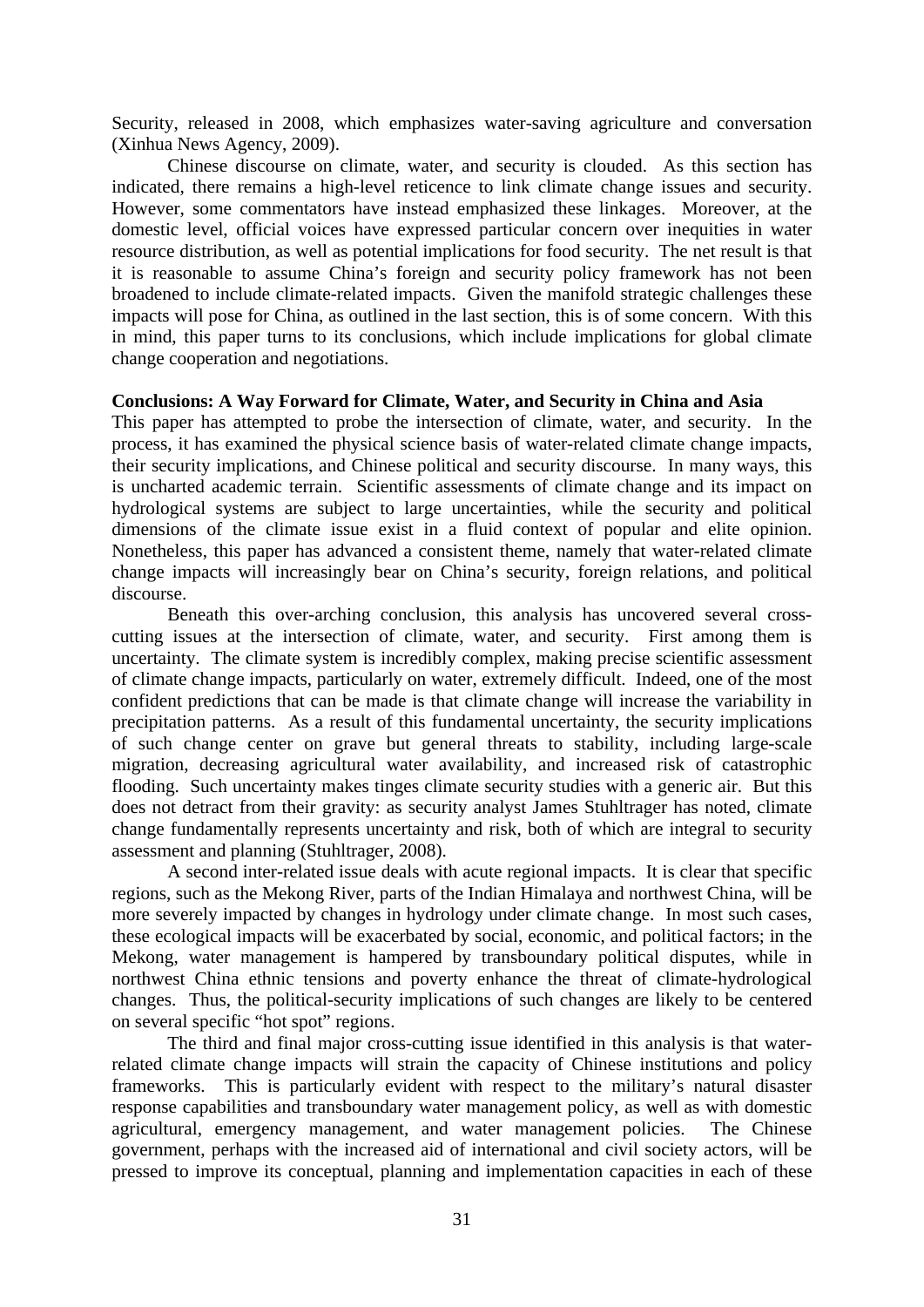policy areas. While Chinese discourse provides evidence of a foundation for developing such capacities, they are unlikely to be sufficient to deal with the full scale of the climate change challenge. Finally, China will be forced to devote large economic resources to adaptation, including the construction of flood defenses, reservoirs, and water distribution systems, if it is to escape the worst water-related climate change impacts. At a time when China's development priorities demand investment in so many areas, this investment is almost certain to increase political tensions.

With these observations more fully articulated, this paper can at last approach the issue of implications for global cooperation on climate change. Before doing so, a caveat is appropriate. It is evident that, from the perspective of China and most other developing countries, the climate issue is defined primarily by political and economic issues. China's stated goals for the Copenhagen climate change conference, for example, emphasize adaptation and technology transfer, with funding responsibilities borne entirely by developed nations (National Development and Reform Commission, 2009).

These points of contention, rather than security or strategic dialogue, will define upcoming global climate negotiations. Indeed, Chinese leaders may continue to resist linking climate change and its national security, since as scholars have long noted there is little risk that climate change will foster interstate violence, the traditional focus of security (Deudney, 1990, p. 461). There is thus a limit to the benefit to be gained by "securitizing" the issue of climate change. However, this paper's conclusion that water-related security issues will be of increasing importance under climate change carries at least three significant implications for global climate cooperation.

First, water-related security issues present a particularly good opportunity to broaden and deepen bilateral and regional cooperation on climate change. Fundamentally, it presents an opportunity for strategic dialogue on the long-term impacts of climate change, rather than shorter-term disagreements over technology transfer or verifiable emissions reductions. Acute institutional vulnerabilities, such increased strain on emergency management and disaster response capabilities in China, present opportunities for international technical assistance and cooperation. A recent Council on Foreign Relations paper, for example, recommends that the US military integrate climate-related extreme weather response into its regional command structure (Busby, 2007, p. 21); building dialogue between such commands, their Chinese and other Asian counterparts could dramatically improve the efficacy of international disaster response efforts.

This kind of cooperation could be further strengthened by focusing developed-country climate adaptation funding to address acute strategic issues. For example, the US Agency for International Development has launched a program in cooperation with the Gates Foundation to develop new rice varieties capable of surviving various climate change-related stresses, thereby enhancing food security throughout South Asia. The USD\$35 million project will focus on enabling farmers in the region to obtain higher rice yields even in the face of climate change, and with fewer inputs of fertilizer and irrigated water (US Federal News Service, 2009). Similar models could be explored, possibly with a greater degree of co-financing, in China.

Additionally, a recent cooperative venture between the Chinese Academy of Sciences and the US Department of Agriculture illustrates how bilateral technical assistance can focus on ameliorating water-related climate change impacts. The program, founded in 2005, is focused on preventing erosion in China's Loess Plateau, which is expected to experience severe flooding under climate change. Cooperative modeling between the two agencies identified no-till farming practices that can reduce soil loss by 85% under climate change, helping protect farmers from economic and ecological destruction (Zhang & Liu, 2008, p. 22A). Replicating similar programs can help target adaptation funding to averting the worst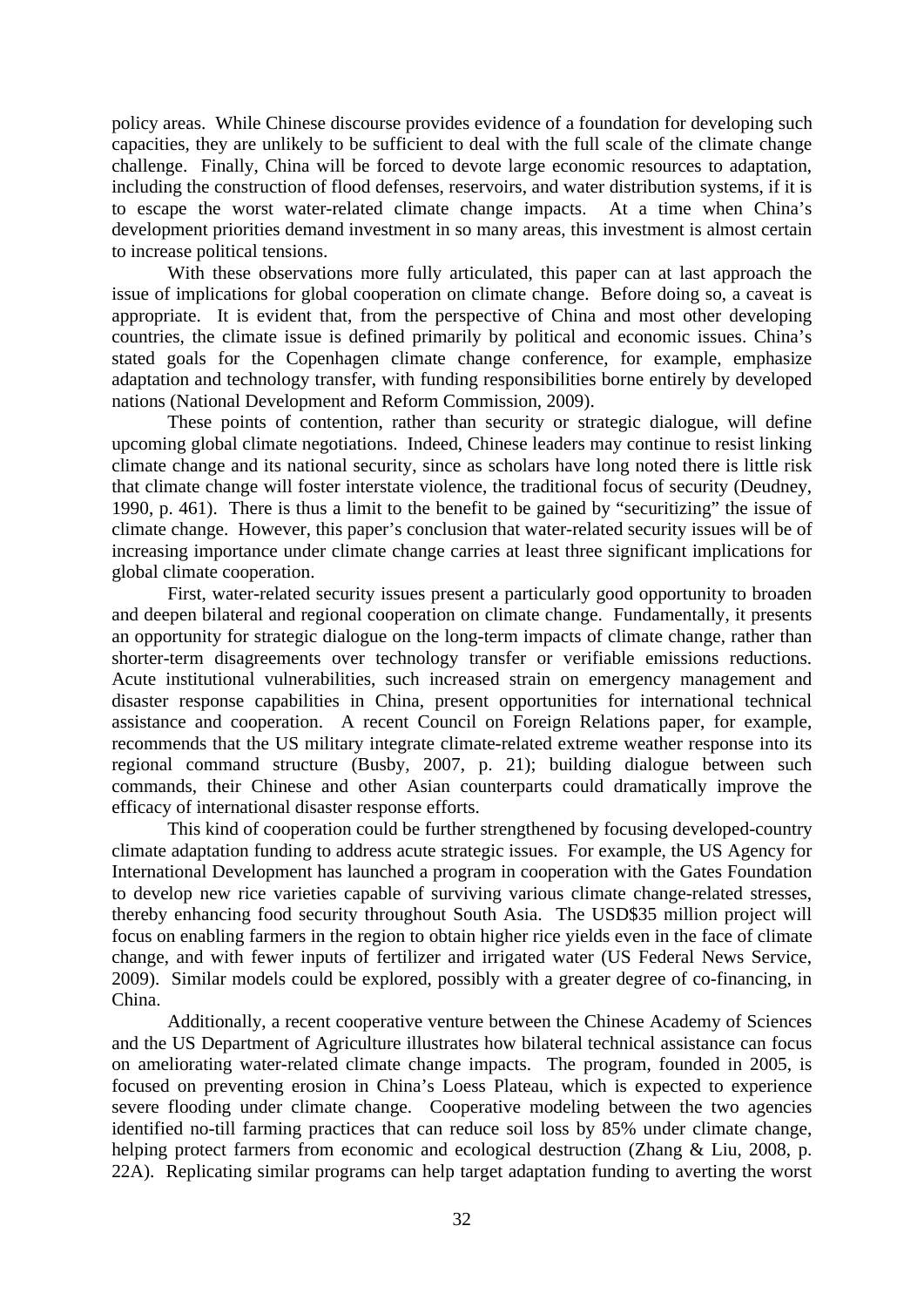hydrological impacts of climate change (and attendant security effects), while also expanding bilateral climate cooperation.

The third and final implication of this analysis for global climate cooperation is to view such cooperation not only as an ecological imperative, but also as a strategic one. As a Council on Foreign Relations report has noted, international climate negotiations have a clear national security dimension, inasmuch as the international community has an interest in integrating nations like China and India into a "rules-based global order" through participation in climate negotiations (Busby, 2007, p. 19). This interest is heightened when the security ramifications of climate change, such as have been detailed in this paper, are considered. Fundamentally, these ramifications serve to highlight the fact that climate change impacts, both water and other, will reverberate across borders and traditional disciplinary distinctions between science, politics, and security. High-level security dialogue between China, the United States, and other countries can serve as a focal point for such discussions, and can be a component of existing initiatives, such as the US-sponsored Major Economies Process on Energy and Climate.

Climate change and its consequences will cast a growing shadow over international politics and relations in the coming years. Much about the issue is uncertain, but it seems safe to assert that policymakers and analysts in a wide variety of fields will be compelled to pay more attention to climate issues. This analysis is intended as a first step towards probing the issues involved for such actors at the intersection of climate change, water, and security, especially with respect to China and Asia. It will almost certainly, however, not be the last. Scientific assessments of climate change impacts are likely to improve in accuracy and detail, as is the analysis of the political, social, and strategic issues entailed in climate change. Such work is essential for sharpening the focus of this paper- to think broadly and critical about the manifold consequences of climate change, for China, Asia, and the world at large.

#### **References**

- Alkire, S. (2002, 2 16). *Commission on Human Security.* Retrieved 5 24, 2009, from Conceptual Framework for Human Security: http://www.humansecurity chs.org/activities/outreach/frame.pdf
- Antiporda, J. (2009, 3 28). Climate change poses greatest security threat--DND. *McClatchy- Tribune Business News*.
- Asia Society. (2009). *Asia's Next Challenge: securing the region's water future.* New York: Asia Society.
- Barnett, T., Adam, J., & Lettenmaier, D. (2005). Potential impacts of a warming climate on water availability in snow-dominated regions. *Nature* , pp. 303-309.
- Bates, B., Kundzewicz, Z., Wu, S., & Palutikof, J. (2008). *Climate Change and Water. Technical Paper of the Intergovernmental Panel on Climate Change.* Geneva: IPCC Secretariat.
- Bates, D. (2002, 5). Environmental refugees? Classifying human migrations caused by environmental change. *Population and Environment* , pp. 465-477.
- Beijing Qingnian Bao. (2009, 2 16). *Woguo jin 2/3 chengshi queshui; shuiguanli wanyuan GDP haoshui jiang 6 cheng .* Retrieved 5 25, 2009, from Renmin Wang: http://env.people.com.cn/GB/8806061.html
- Bhattacharji, P. (2008, 9 29). *Uighurs and China's Xinjiang Region.* Retrieved 5 25, 2009, from Council on Foreign Relations:

http://www.cfr.org/publication/16870/uighurs\_and\_chinas\_xinjiang\_region.html

Brown, L. (2008, 3 20). *Melting mountain glaciers will shrink grain harvests in China and India.* Retrieved 5 24, 2009, from Earth Policy Institute: http://www.earthpolicy.org/Updates/2008/Update71\_data.htm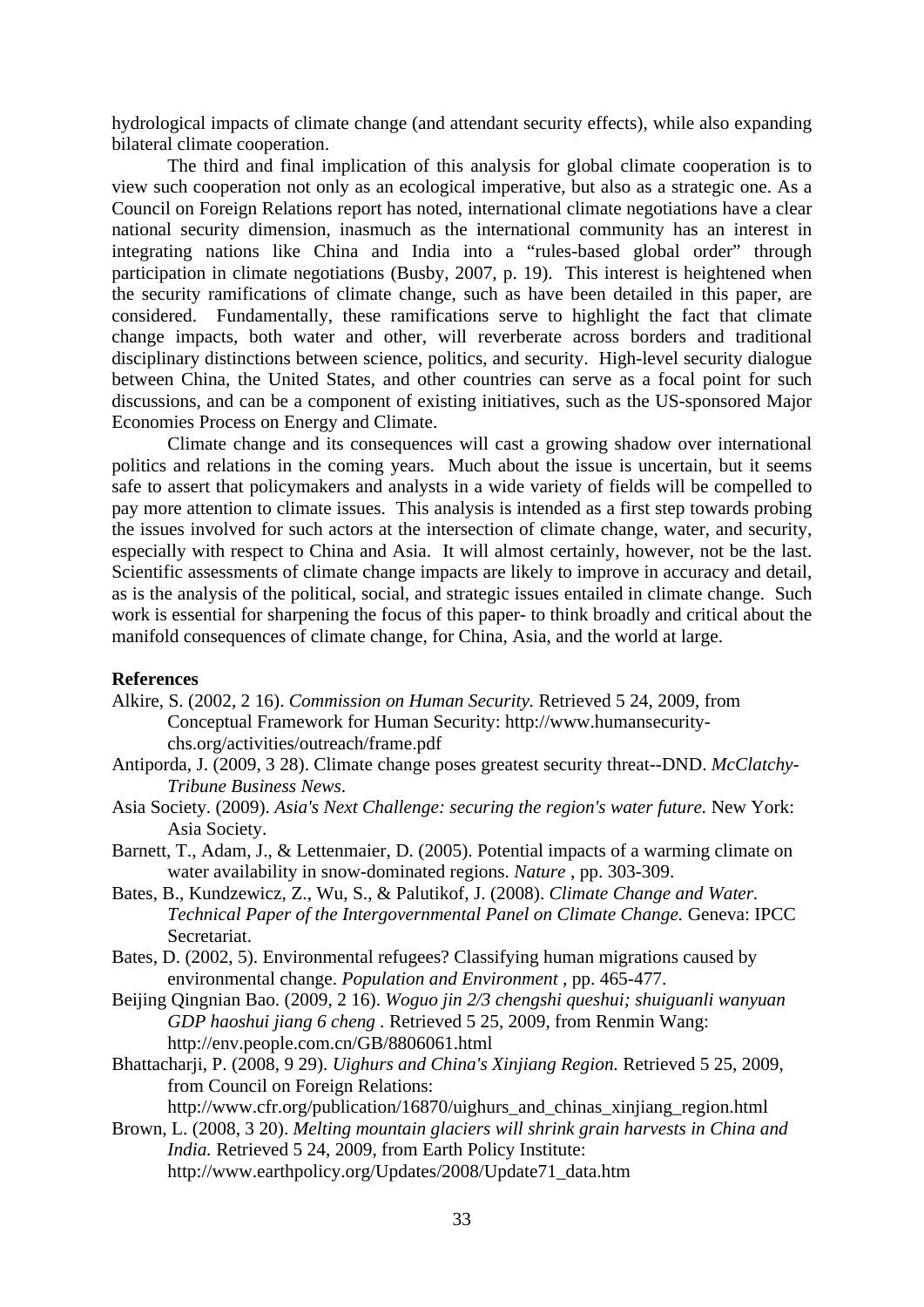Busby, J. (2007). *Climate Change and National Security: an agenda for action.* Council on Foreign Relations. New York: Council on Foreign Relations .

- Center for Naval Analyses. (2007). *National Security and the Threat of Climate Change.* Alexandria, VA: CNA Corporation.
- China Daily Editorial Board. (2007, 4 24). Not a security threat. *China Daily* , p. 10.
- China Daily. (2007, 4 2). Impact of climate change on different regions. *China Daily* , p. 6.
- Das, S. (2008, 3 8). *Glacier melting to hit Pakistan's agriculture.* Retrieved 5 25, 2009, from Financial Express: http://www.financialexpress.com/printer/news/280876/
- Davis, E. v. (2008, 1). *Uyghur Muslim Separatism in Xinjiang.* Retrieved 5 25, 2009, from Asia-Pacific Center for Security Studies: www.apcss.org/Publications/APCSS-- %20Uyghur%20Muslim%20Separatism%20in%20Xinjiang.doc
- Deudney, D. (1990). The Case Against Linking Environmental Degradation and National Security. *Millennium- Journal of International Studies* , pp. 461-476.
- Guoji Xuanqu Daobao. (2004, 7 22). *Qihou bianhua weixie guojia anquan; daozhi zhongguo yu lingguo chongtu?* Retrieved 5 24, 2009, from Zhonghuawang junshi: http://military.china.com/zh\_cn/critical2/23/20040722/11794797\_1.html
- Hewitt, K. (2009, 2 12). *Glaciers and climate change in the Karakoram Himalaya: Developments affecting water resources and environmental hazards.* (K. Hewitt, Performer) Woodrow Wilson International Center for Scholars, Washington, DC, USA.
- Homer-Dixon, T. (1994). Environmental Scarcities and Violent Conflict: Evidence from cases. *International Security* , pp. 5-40.
- Homer-Dixon, T. (2007, 4 27). *Terror in the weather forecast.* Retrieved 5 25, 2009, from New York Times: http://www.homerdixon.com/articles/20070424-nytimes terrorintheweatherforecast.html
- Hun, J. (2009, 2 13). *Yige zhonghan shancun de chi shui zhang: 10yuan yitun; shi chengshi shuijia 5 cheng.* Retrieved 5 25, 2009, from Renmin Wang: http://env.people.com.cn/GB/8799166.html
- Info-Prod Research. (2008, 6 16). Survey puts climate change and water shortage as top concern at close of World Economic Forum on East Asia. Ramat Gan, Israel.
- Institute for Environmental Security. (2004, 5). *Institute for Environmental Security.* Retrieved 5 24, 2009, from What is environmental security?: http://www.envirosecurity.org/activities/What\_is\_Environmental\_Security.pdf
- Intergovernmental Panel on Climate Change. (1997). *The Regional Impacts of Climate Change: an assessment of vulnerability.* Intergovernmental Panel on Climate Change.
- Jingshi, L., Hayakawa, N., Mingjiao, L., Shuhua, D., & Jinyong, Y. (2003). Hydrological and geocryological response of winter streamflow to climate warming in North East China. *Cold Regions Science and Technology* , pp. 15-24.
- Kang, S., Su, X., Tong, L., Zhang, J., Zhang, L., & Davies, W. J. (2008, 10). A warning from an ancient oasis: intensive human activities are leading to potential ecological and social catastrophe. *International Journal of Sustainable Development and World Ecology* , pp. 440-447.
- Kirshen, P., McCluskey, M., Voegl, R., & Strzepek, K. (2005). Global analysis of changes in water supply yields and costs under climate change: a case study in China. *Climactic Change* , pp. 303-330.
- Landler, M. (2009, 2 22). Clinton Paints China Policy with a Green Hue. *New York Times* , p. A8.
- Le, T. (2007, 4 24). Security Council 'not right place' to discuss climate. *China Daily* , p. 1.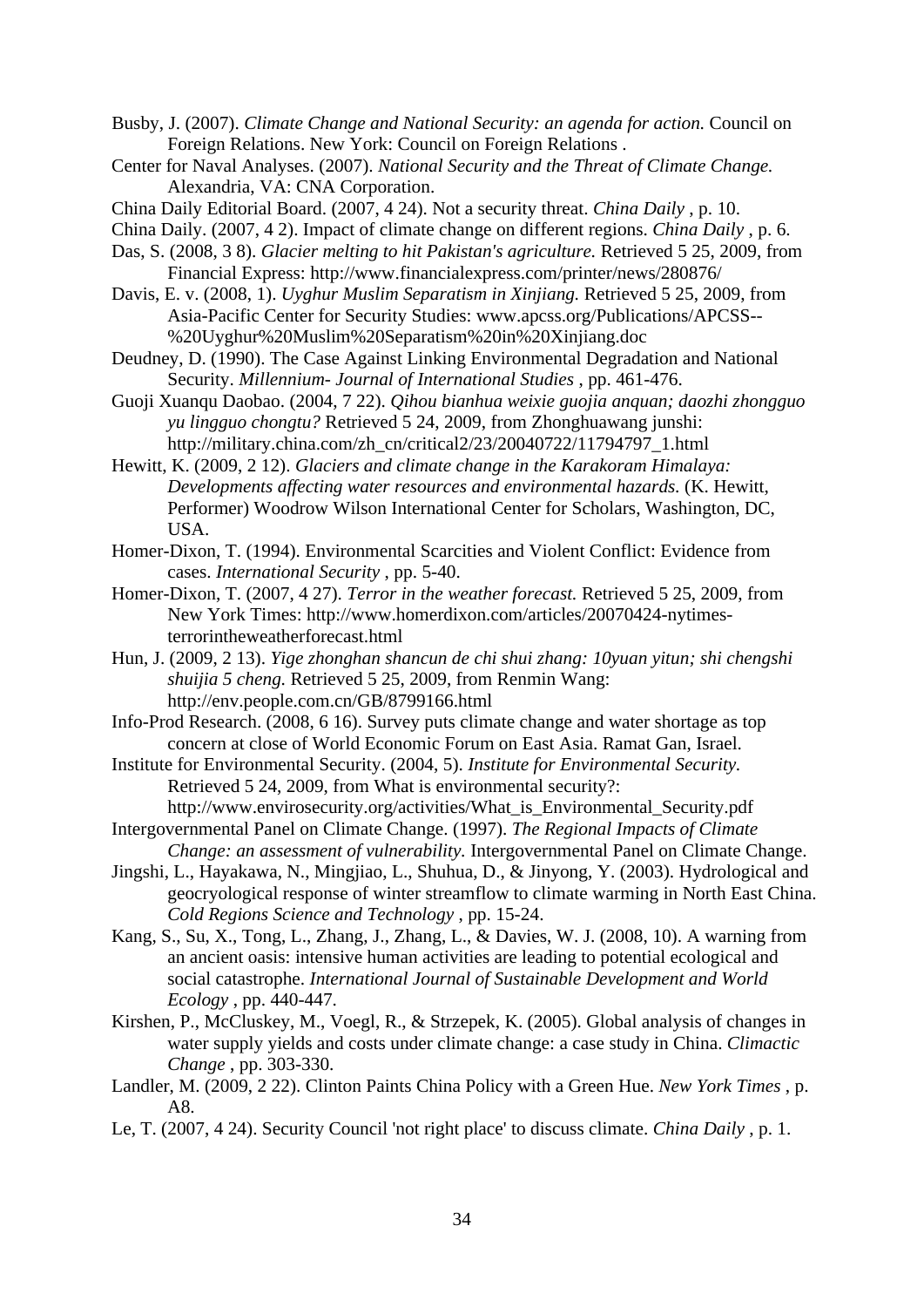- Li, H. (2009, 2 13). *Wo guo rengyou jin 40% xiaomai shougan; sanxiang zhongdian quanli kanghan.* Retrieved 5 25, 2009, from Renmin Wang: http://env.people.com.cn/GB/8801027.html
- Lin, E. (2005, 10 20). *Cong guojia anquan jiaodu kandai qihou bianhua wenti.* Retrieved 5 24, 2009, from Hebei sheng Lingshou xian nongye xinxi wang: http://www.sjzls.heagri.gov.cn/default3.aspx?id=6228
- Liu, G. (2006, 3 20). *Zhongguo xin anquan guan.* Retrieved 5 21, 2009, from Chinese Academy of Social Sciences: http://www.cass.net.cn/file/2006032056857.html
- Liu, S. (2009, 2 13). *Duonian chixu ganhan touzhi Huabei shui ziyuan; reng wu wanzheng jiejue fangan.* Retrieved 5 25, 2009, from Renmin Wang: http://env.people.com.cn/GB/8799218.html

Liu, Y. (2009, 2 12). *Guojia qihou zhongxin zhuren Xiao Ziniu: zhimian hanqing; kexue yingdui.* Retrieved 5 25, 2009, from Renmin Wang: http://env.people.com.cn/GB/8793040.html

Liu, Y., & Chen, Y. (2006). Impact of population growth and land-use change on water resources and ecosystems of the arid Tarim River basin in western China. *International Journal of Sustainable Development and World Ecology* , pp. 295-305.

Liu, Y., Ge, Q., Fang, X., & Zhang, X. (2006, 4). Quanqiu huanjing bianhua yu zhongguo guojia anquan. *Qidiu kexue jinzhan (Advances in Earth Science)* , pp. 346-351.

- Lobell, D. B., Burke, M. B., Tebaldi, C., Mastrandrea, M. D., Falcon, W. P., & Naylor, R. (2008). Prioritizing Climate Change Adaptation Needs for Food Security in 2030. *Science* , pp. 607-610.
- Lu, W. (2008, 7 2). *Lun huanjing baohu yu guojia anquan: yige "Xibu da kaifa" de shijiao.* Retrieved 5 21, 2009, from Zhongguo Anquan Tiandi Wang: http://www.aqtd.cn/aqlw/HTML/162835.html.
- Mathews, J. (1989, Spring). Redefining Security. *Foreign Affairs* , pp. 162-177.
- Ministry of Foreign Affairs. (2003, 6 30). *China's Territorial and Boundary Affairs*. Retrieved 5 24, 2009, from Ministry of Foreign Affairs of the People's Republic of China: http://www.fmprc.gov.cn/eng/wjb/zzjg/tyfls/tyfl/2626/t22820.htm
- Morton, K. (2008, 11 1). China and Environmental Security in the Age of Consequences. *Asia-Pacific Review* .
- Morton, K. (2008, 11 1). China and Environmental Security in the Age of Consequences. *Asia-Pacific Review* , pp. 52-67.
- Morton, K. (2009, 2 12). *Climate Change on the Tibetan Pleateau: a new human security challenge.* (K. Morton, Performer) Woodrow Wilson International Center for Scholars, Washington, DC, USA.

Nam, S. (2005). Building a Tuman River Transboundary Biosphere Reserve. *China Environment Series* , pp. 83-88.

National Development and Reform Commission. (2007). *China's National Climate Change Program.* Beijing: National Development and Reform Commission.

National Development and Reform Commission. (2009, 5 20). *China's Position on the Copenhagen Climate Change Conference.* Retrieved 5 25, 2009, from Climate Change Info Net: http://www.ccchina.gov.cn/en/NewsInfo.asp?NewsId=17509

Nielsen, E. (2007). *Networked Governance: China's Changing Approach to Transboundary Environmental Management.* Cambridge, MA: Massachussetts Institute of Technology.

Parry, M., Rosenzweig, C., Iglesias, A., Livermore, M., & Fischer, G. (2004). Effects of climate change on global food production under SRES emissions and socioeconomic scenarios. *Global Environmental Change* , pp. 53-67.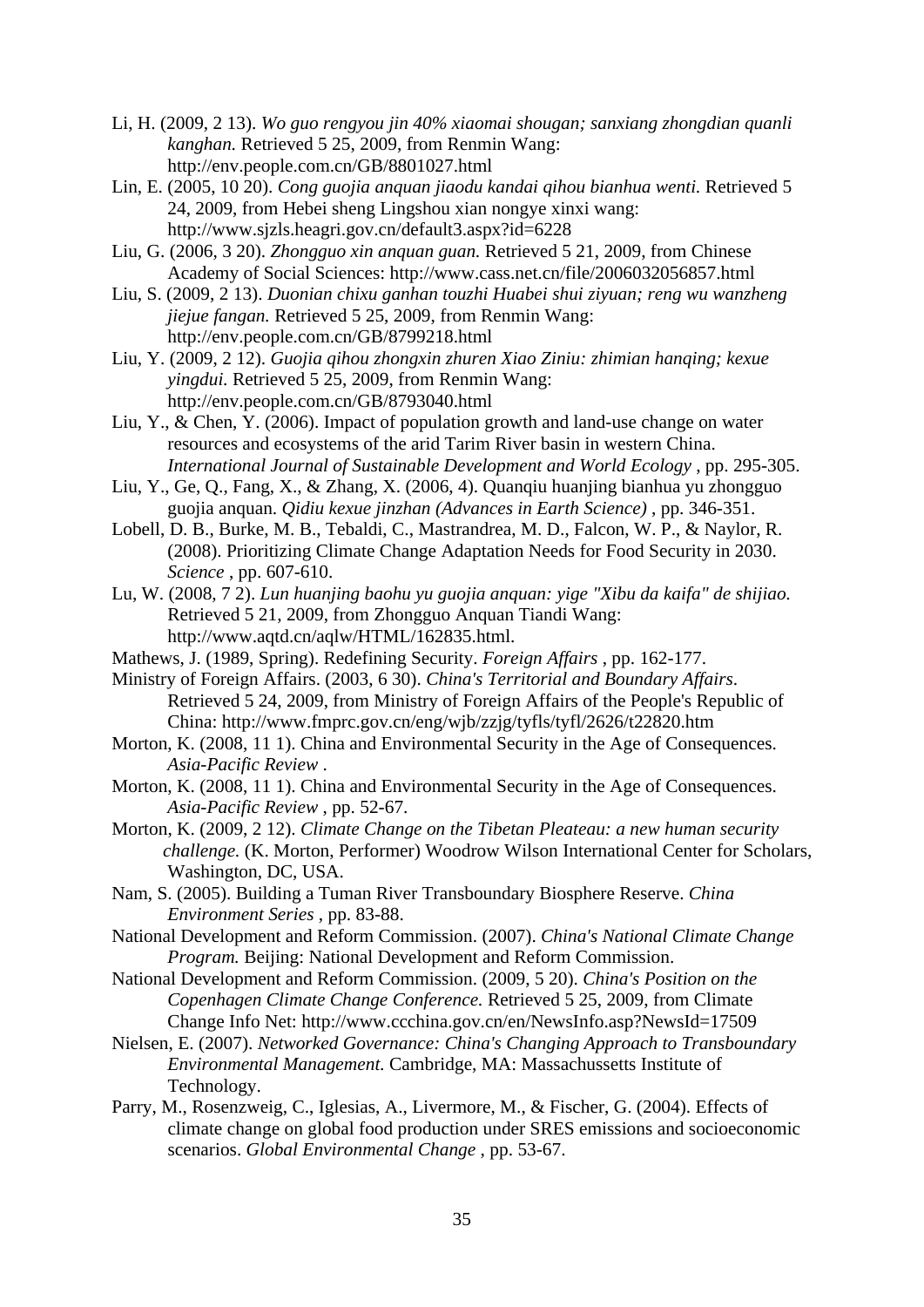- Plafker, T. (2005, 12 16). China, parched and polluted, puts a price on water. *International Herald Tribune* .
- Rees, H. G., & Collins, D. (2006). Regional differences in response of flow in glacier-fed Himalayan rivers to climactic warming. *Hydrological Processes* , pp. 2157–2169.
- S. Manabe, R. W., Milly, P., Delworth, T., & Stouffer, R. (2004). Century-Scale Change in Water Availability: CO2-Quadrupling Experiment. *Climactic Change* , pp. 59-76.
- Shalizi, Z. (2006, 4 18). *Addressing China's Growing Water Shortages and Associated Social and Environmental Consequences.* Retrieved 5 25, 2009, from World Bank: http://www wds.worldbank.org/external/default/WDSContentServer/IW3P/IB/2006/04/18/000016 406\_20060418155242/Rendered/PDF/wps3895.pdf
- Singh, P., Arora, M., & Goel, N. (2006). Effect of climate change on runoff of a glacierized Himalayan basin. *Hydrological Processes* , pp. 1979-1992.
- Stuhltrager, J. (2008). Global climate change and national security. *Natural Resources and Environment* , pp. 36-41.
- Tao, F., Yokozawa, M., Hayashi, Y., & Lin, E. (2005). A perspective on water resources in China: interactions between climate change and soil degradation. *Climactic Change* , pp. 169-197.
- Tong, G. (2007, 12 18). *Quanqiu qihou bianhua jiang weiji guojia anquan.* Retrieved 5 24, 2009, from Ministry of Natural Resources Information Center, People's Republic of China: http://www.lrn.cn/zjtg/societyDiscussion/200712/t20071218\_179813.htm
- United Nations Environment Program. (2009). *From Conflict to Peacebuilding: the role of natural resources and the environment.* Nairobi: United Nations Environment Program.
- US Federal News Service. (2009, 2 27). New partnership to ensure South Asia's food security in face of climate change. Washington, DC, USA.
- Wang, S. (2009, 4 27). *Meiguo qidai yu Zhongguo jinxing "huoban" shi hezuo gongtong yingdui qihou bianhua.* Retrieved 5 24, 2009, from Zhongguo qihou bianhua xinxi wang: http://www.ccchina.gov.cn/cn/NewsInfo.asp?NewsId=17157
- Wang, W. (2008, 8 14). *Vice Minister: China to raise water price.* Retrieved 5 25, 2005, from Zhongguo Wang: http://www.china.org.cn/business/news/2008- 08/14/content\_16223967.htm
- Wang, Y., Wu, A., Lai, Z., Tan, C., Chen, S., Guo, Y., et al. (2009, 2 13). *Hanqing sinue; Jiefang Jun he Wujing budui faqi kanghan zongdongyuan.* Retrieved 5 25, 2009, from Renmin Wang: http://env.people.com.cn/GB/8800182.html
- Wassmann, R., Hien, N. X., Hoanh, C. T., & Tuong, T. P. (2004). Sea level rise affecting the Vietnamese Mekong Delta: water elevation in the flood season and implications for rice production. *Climactic Change* , pp. 89-107.
- Watts, J. (2009, 3 2). China plans 59 reservoirs to collect meltwater from its shrinking glaciers. *Guardian* , p. 21.
- Xinhua News Agency. (2009, 2 6). *China ramps up spending to blunt impact of drought.* Retrieved 5 25, 2009, from China.org.cn: http://china.org.cn/environment/report\_review/2009- 02/06/content\_17232567\_4.htm
- Xinhua News Agency. (2009, 2 15). *China to strengthen water control in light of shortage .* Retrieved 5 25, 2009, from Renmin Wang: http://english.people.com.cn/90001/90776/90785/6592957.html
- Xinhua News Agency. (2009, 2 6). *Highest level of emergency for drought declared.* Retrieved 5 25, 2009, from Zhongguo Wang: http://china.org.cn/environment/policies\_announcements/2009-